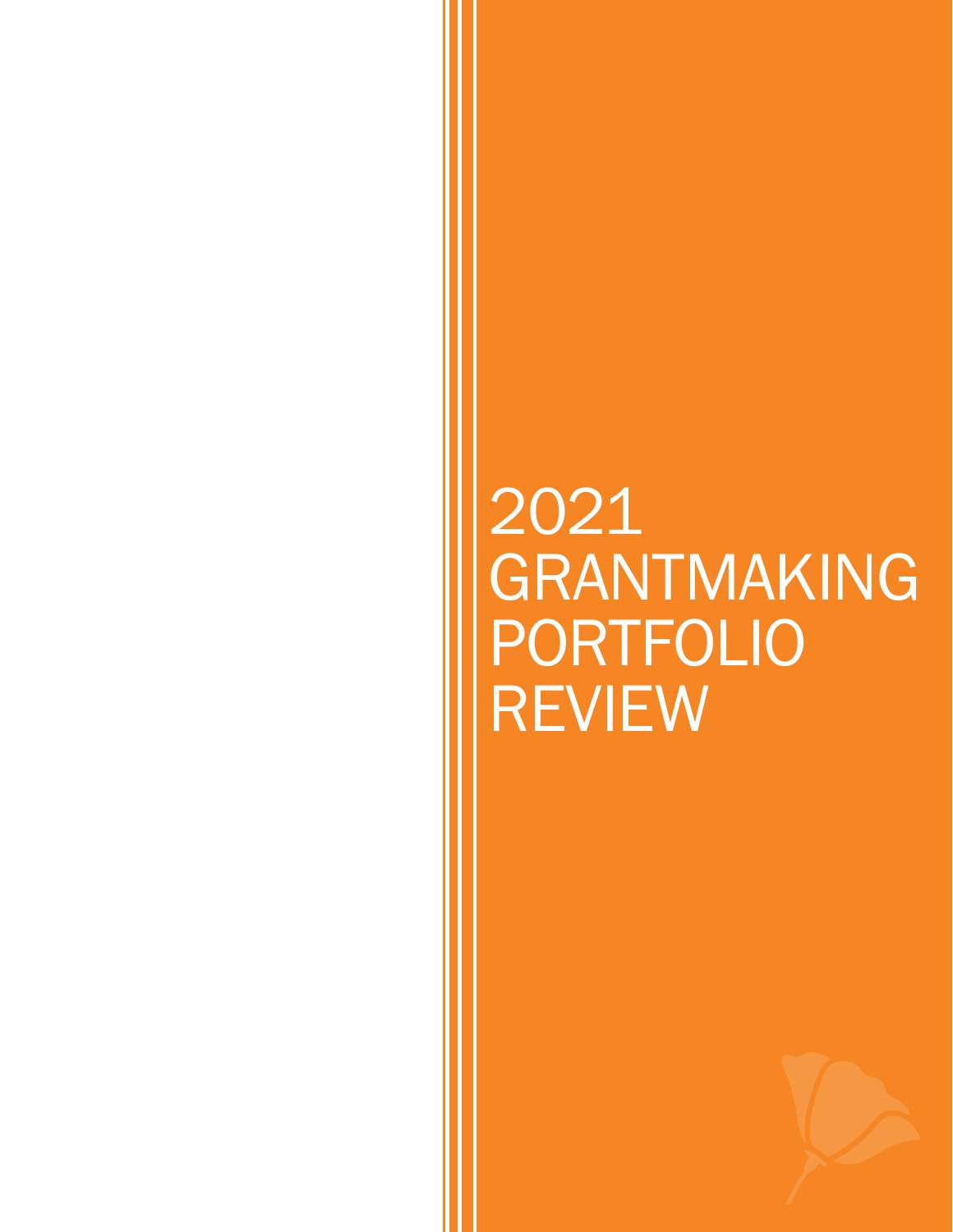## TABLE OF CONTENTS

| STATE OF OUR STATE: A YEAR LIKE NO OTHER  |    |
|-------------------------------------------|----|
| <b>IRVINE'S APPROACH</b>                  | 10 |
| 2020 GRANTMAKING PORTFOLIO BY THE NUMBERS | ク4 |
| THE PEOPLE AND CULTURE OF IRVINE          | 32 |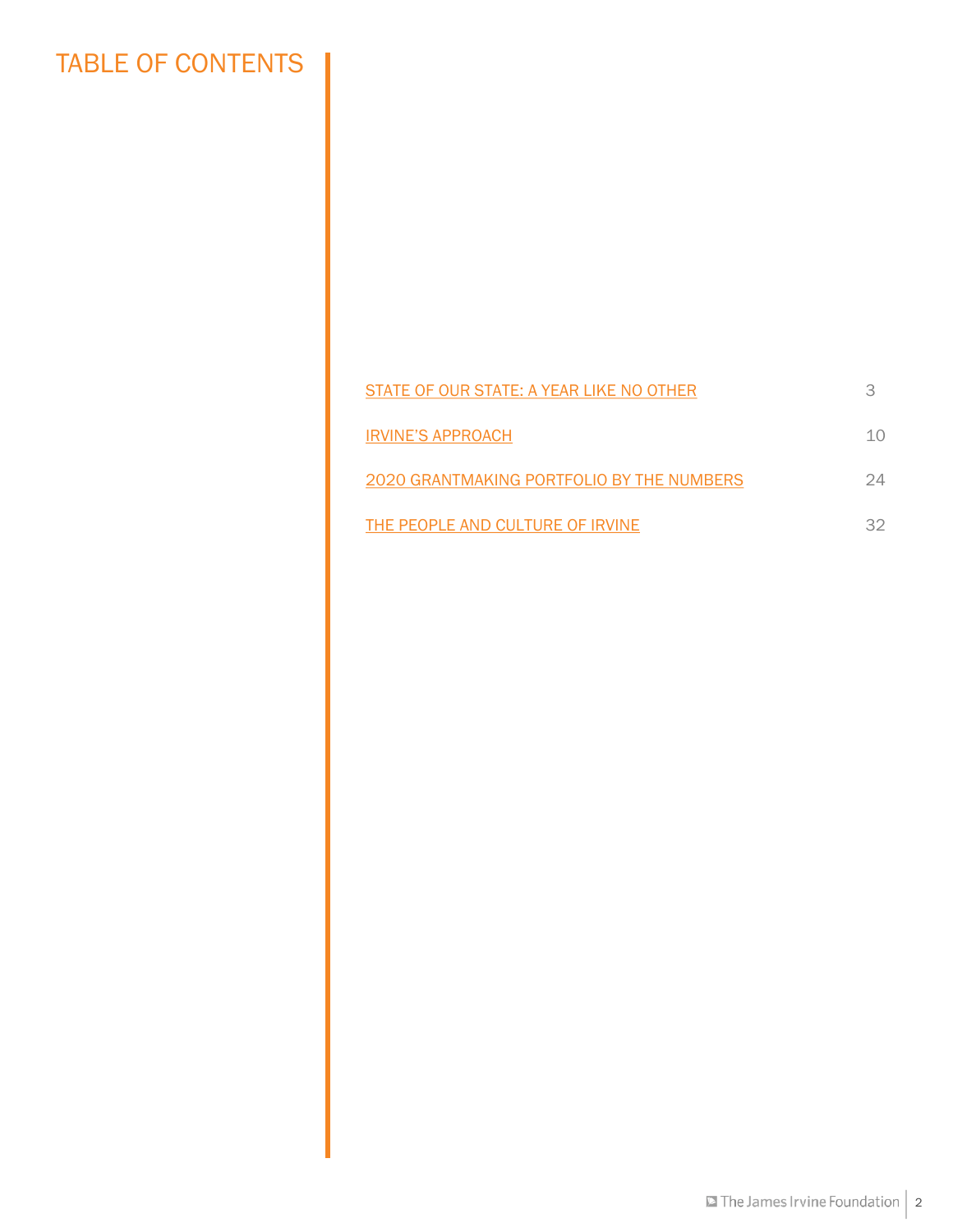## <span id="page-2-0"></span>STATE OF OUR STATE: A YEAR LIKE NO OTHER

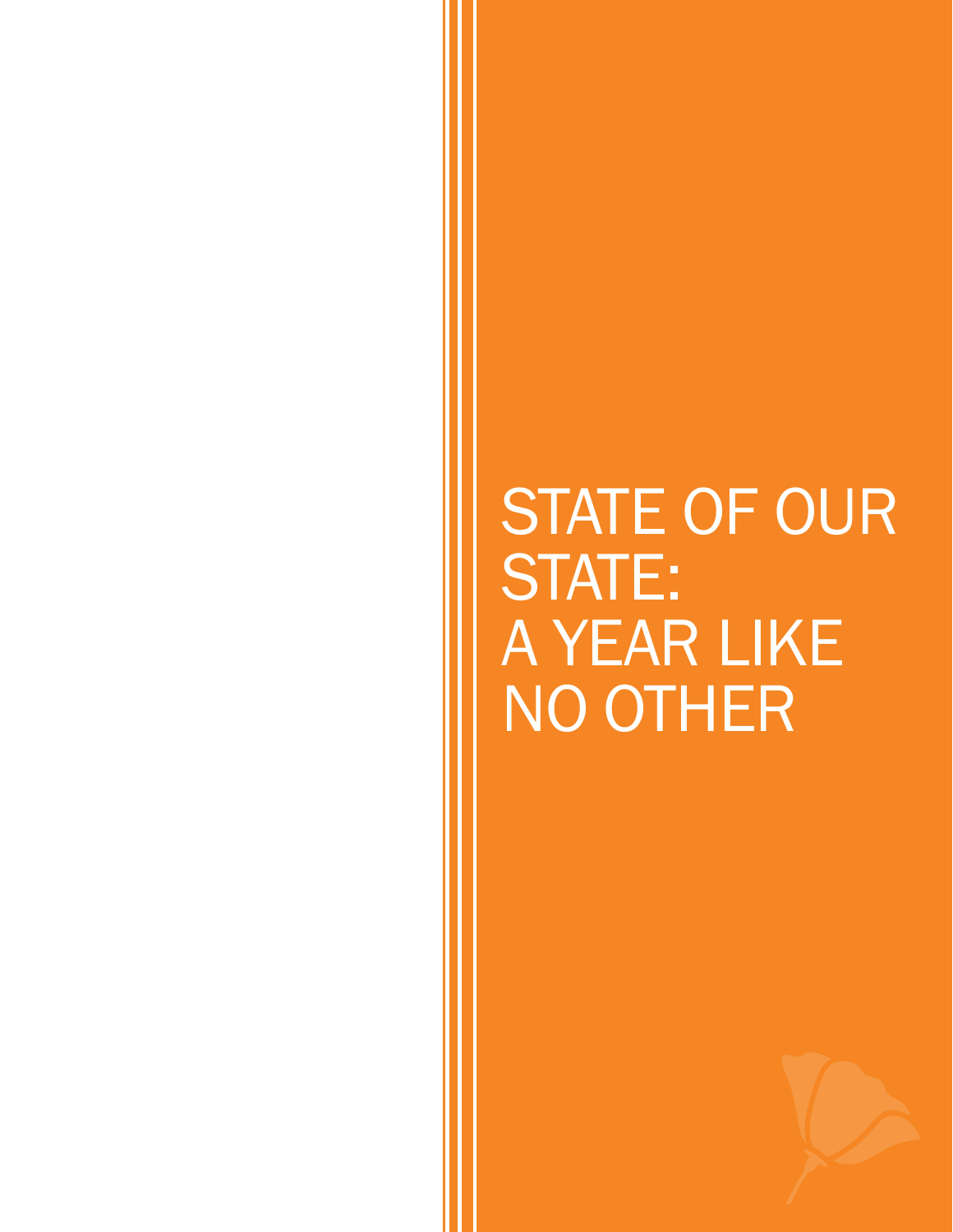## STATE OF OUR STATE

#### IRVINE'S NORTH STAR

*A California where all low-income workers have the power to advance economically.*

#### STATE OF OUR STATE: A YEAR LIKE NO OTHER

2020 began with the California economy particularly strong, including a budget surplus. By March, the world had changed.

A global pandemic has wrought havoc on the lives of millions of Californians' health and economic well-being. Longstanding, systemic inequities that have plagued our state and nation for centuries became even more evident. A recession created record layoffs and business closures, disproportionately affecting low-income workers and people of color. At the same time, the wealthy continue to make record profits, further exacerbating inequities. Making matters worse, ongoing displays of hate and racial injustice fueled by political partisanship continue to cause pain and destruction.

All this has reaffirmed the importance of our **North Star**. We have deep concern about the impact on and prospects for California's lowest earners, making us more committed to our goal. And we remain hopeful as more individuals receive the COVID-19 vaccine, the Biden administration launches, and opportunities increase to come together to rebuild with greater equity for all.

In this section, we look at the "state of our state" to provide important context as we reflect on our previous year's work and look forward. Starting this year, we have chosen a set of indicators to regularly track. These indicators represent three important, inter-related dimensions of our North Star: economic security, job quality, and worker power.

We will complement these indicators with other data that focus on relevant new research, more in-depth areas of focus, and notable changes in context. In 2021, we highlight the impact of COVID-19 on the health of Californians and the state's economy.



## **E** The James Irvine Foundation | 4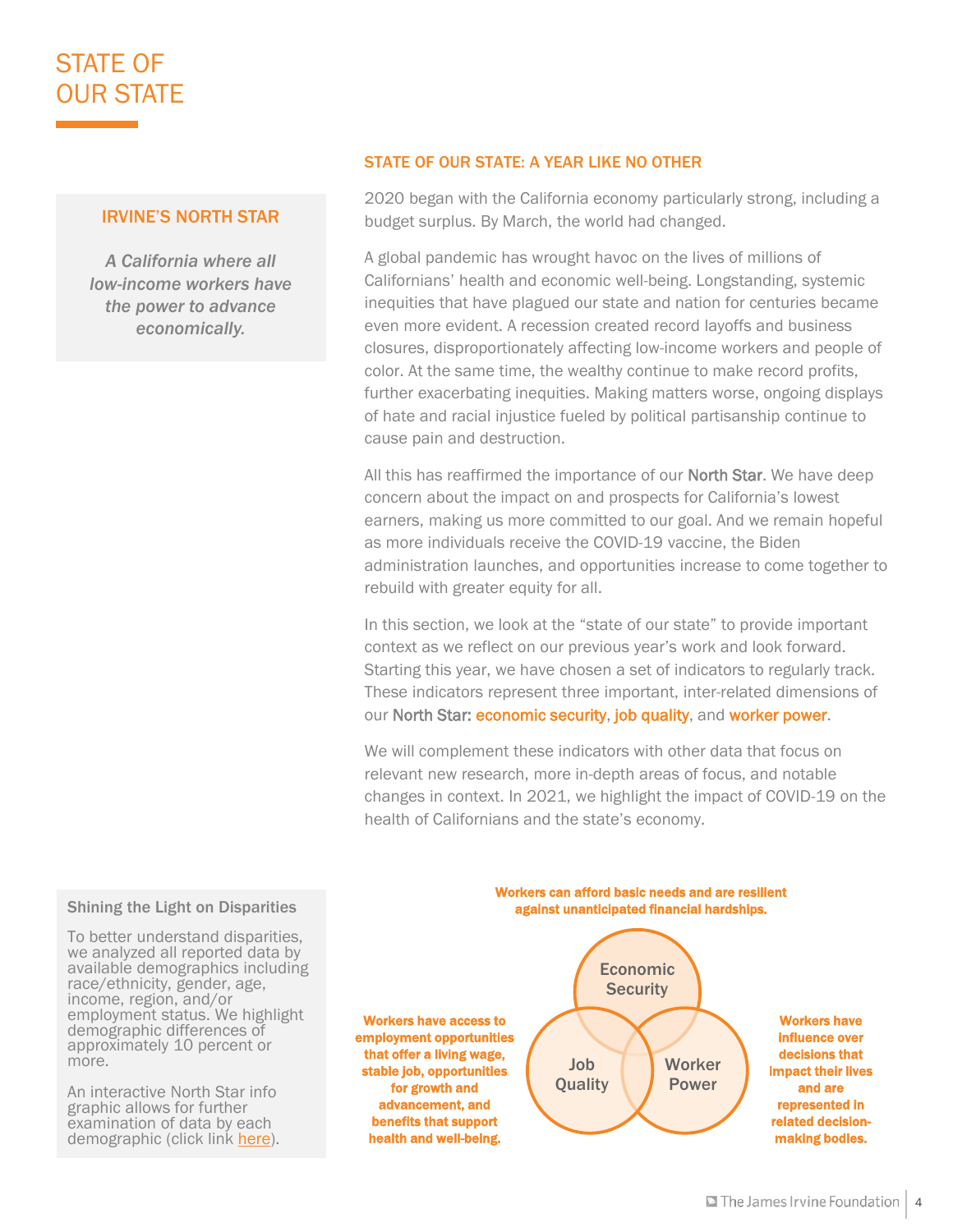

*needs and are resilient against unanticipated financial hardships.*

## **EMPI NYMEN**

*A California where all low-income workers have the power to advance economically*

#### **Many Californians are struggling, unemployment is high, making ends meet can be difficult, and housing costs remain high.** Across economic security indicators, challenges are particularly high for younger adults,

Black, and Latino Californians. Not surprisingly, those with lower incomes and part-time work face greater challenges compared to those with higher incomes and full-time work.

**California ranks 45th with high unemployment, which does not include individuals marginally attached to the labor force or underemployed.**  At 9%, California's official unemployment rate is higher than that of the nation overall (6.7%) as of December 2020. Accounting for underemployed and marginally attached workers, the share increases to 15%, compared to 11.7% nationally.<sup>1,2</sup>



Note: "Underemployed" includes persons who want and are available for full-time work but have had to settle for a part-time schedule. "Marginally attached" includes persons who currently are neither working nor looking for work but indicate that they want and are available for a job and have looked for work sometime in the past 12 months.

### **MAKING ENDS MEET**

**Many households experience challenges making ends meet, with difficult decisions about purchasing food and medicine, seeing a doctor, and paying bills.<sup>3</sup>**



## **FINANCIAL RESILIENCE**

**Nearly half of Californians would have difficulty affording a \$1,000 emergency expense, particularly Latino and Black Californians.<sup>3</sup>**

|                   | 51%          |        | 26%               | 38%   |
|-------------------|--------------|--------|-------------------|-------|
|                   |              |        |                   |       |
| <b>ALL ADULTS</b> | <b>Black</b> | Latino | Asian<br>American | White |

Note: This includes survey respondents who chose "somewhat difficult," "very difficult," and "nearly impossible." It excludes those who chose "not too difficult" or "don't know.

#### <sup>1</sup> [Bureau of Labor Statistics](https://www.bls.gov/news.release/empsit.t15.htm) (December 2020)

<sup>2</sup> Public Policy Institute of California calculations from the Census Current Population Survey (October – December 2020)

<sup>3</sup> Public Policy Institute of California (December 2020)

<sup>4</sup>Census American Communities Survey (2018)

## **HOUSING BURDEN**

**More than half of renters and one-third of homeowners are housing-burdened, spending more than 30% of their income on rent or mortgage.3,4**



Note: The U.S. Department of Housing and Urban Development defines cost-burdened families as those<br>"who pay more than 30 percent of their income for housing" and "may have difficulty affording<br>necessities such as food, clo Native Hawaiian and Pacific Islander which are at: 50% (renters) and 42% (homeowners).

## **FINANCIAL OPTIMISM**

#### **Nearly one in four Californians anticipate their personal finances to be better off in a year.** While Blacks and Latinos report great challenges with economic security relative to Whites and Asian Americans, they are more optimistic about their finances improving.<sup>3</sup>

|                   | "Better Off" "Worse Off" |     | "About the Same" |
|-------------------|--------------------------|-----|------------------|
| <b>ALL ADULTS</b> | 23%                      | 16% | 60%              |
|                   |                          |     |                  |
| <b>Black</b>      | 34%                      | 15% | 51%              |
| Latino            | 28%                      | 12% | 60%              |
| Asian American    | 23%                      | 16% | 62%              |
| White             | 18%                      | 21% | 61%              |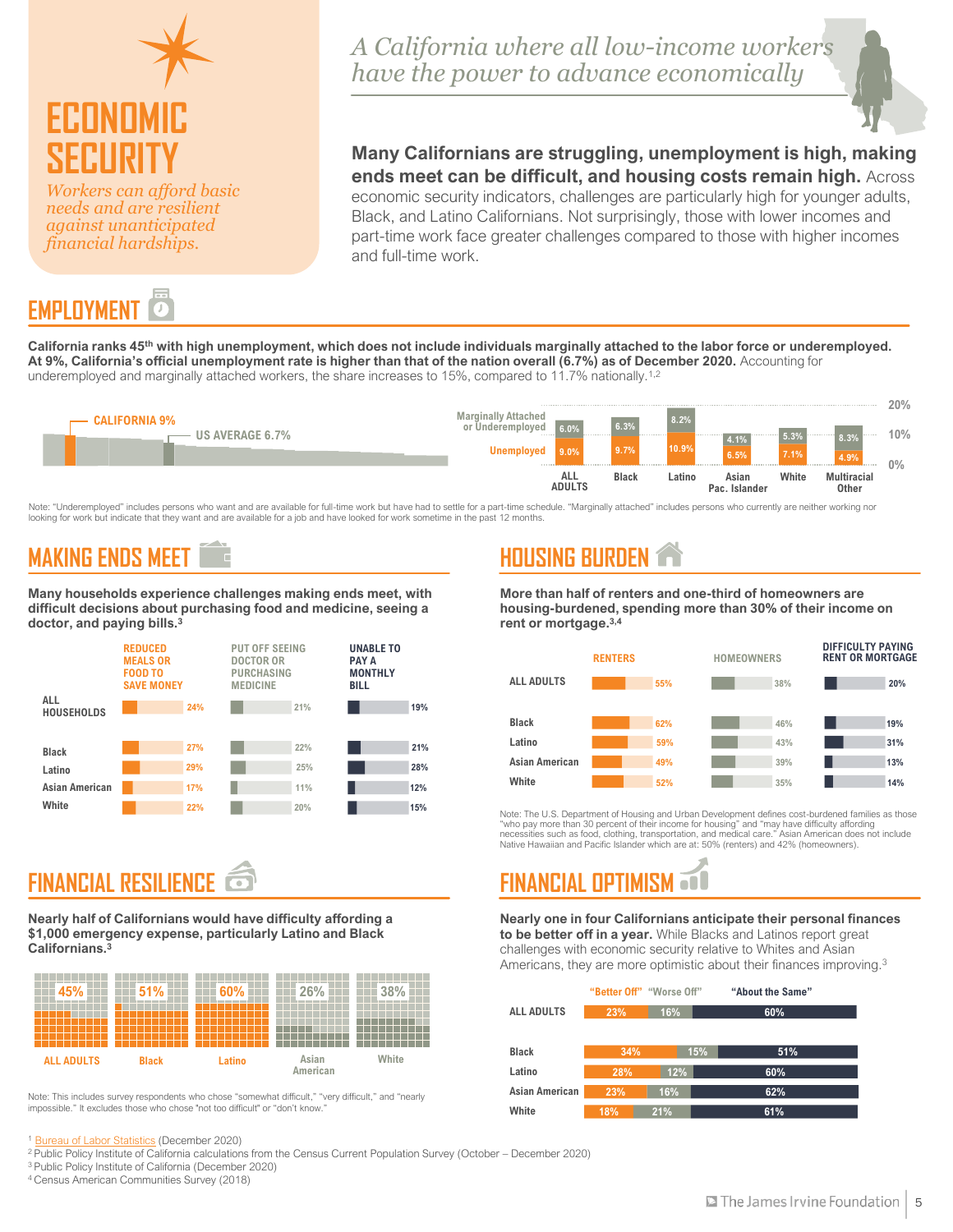# **DB QUALIT**

*Workers have access to employment opportunities that offer a living wage, job stability, opportunities for growth and advancement, and benefits that support health and well-being.* 

*A California where all low-income workers have the power to advance economically*

#### **About two-thirds of California households make a living wage,**

with the majority of California workers reporting good job quality as defined by: job stability, access to benefits, and advancement opportunities.

Latino workers have the least access to quality jobs, while Black workers report similar, and at times higher, job quality compared to White and Asian American workers. Those with full-time jobs report better job quality than part-time workers.

## **HOUSEHOLD INCOME**

**More than one-third of California households, and nearly one-half of Latino households, are living at or near poverty.<sup>1</sup>**



Note: "At or near poverty" is defined as 150% of the California Poverty Measure, which corresponds to approximately 250% of Federal Poverty Guidelines. This translates to a household of four with an average income of \$51,927. Adjusted by region, this ranges from \$41,169 for a household of four in Central Valley-Northern Valley to \$61,068 in the Bay Area. (*See more on the California Poverty Measure [here](https://www.ppic.org/publication/the-california-poverty-measure-a-new-look-at-the-social-safety-net/).*)

## **JOB BENEFITS**

**Californians' access to paid sick leave, healthcare coverage, and retirement benefits through their employers varies substantially.**  Those with less access to these benefits tend to be Latino, White, or those working part-time. These benefits tend to be most prevalent in the San Francisco Bay Area and Central Valley (not shown).<sup>2</sup>



Note: The Census American Communities Survey includes data on healthcare coverage broadly, not just employer-sponsored coverage. This data reveals a much higher rate of coverage for Latinos (95%) and Whites (87%), suggesting many are purchasing coverage on their own. Estimated healthcare coverage for Blacks and Asian Americans (both 88%) are similar to the above.

## **JOB STABILITY**

**Many Californians report stable pay and hours at work,**  particularly those with full time employment.<sup>2</sup>



## **OPPORTUNITIES FOR ADVANCEMENT**

**Compared to other benefits, advancement opportunities and educational/training assistance are relatively less accessible for California workers.** Those in the San Francisco Bay Area are about 30% more likely to have access to educational or training assistance through their jobs as compared to other regions (not shown).<sup>2</sup>



<sup>1</sup>California Poverty Measure (2018)

<sup>2</sup>Public Policy Institute of California (December 2020)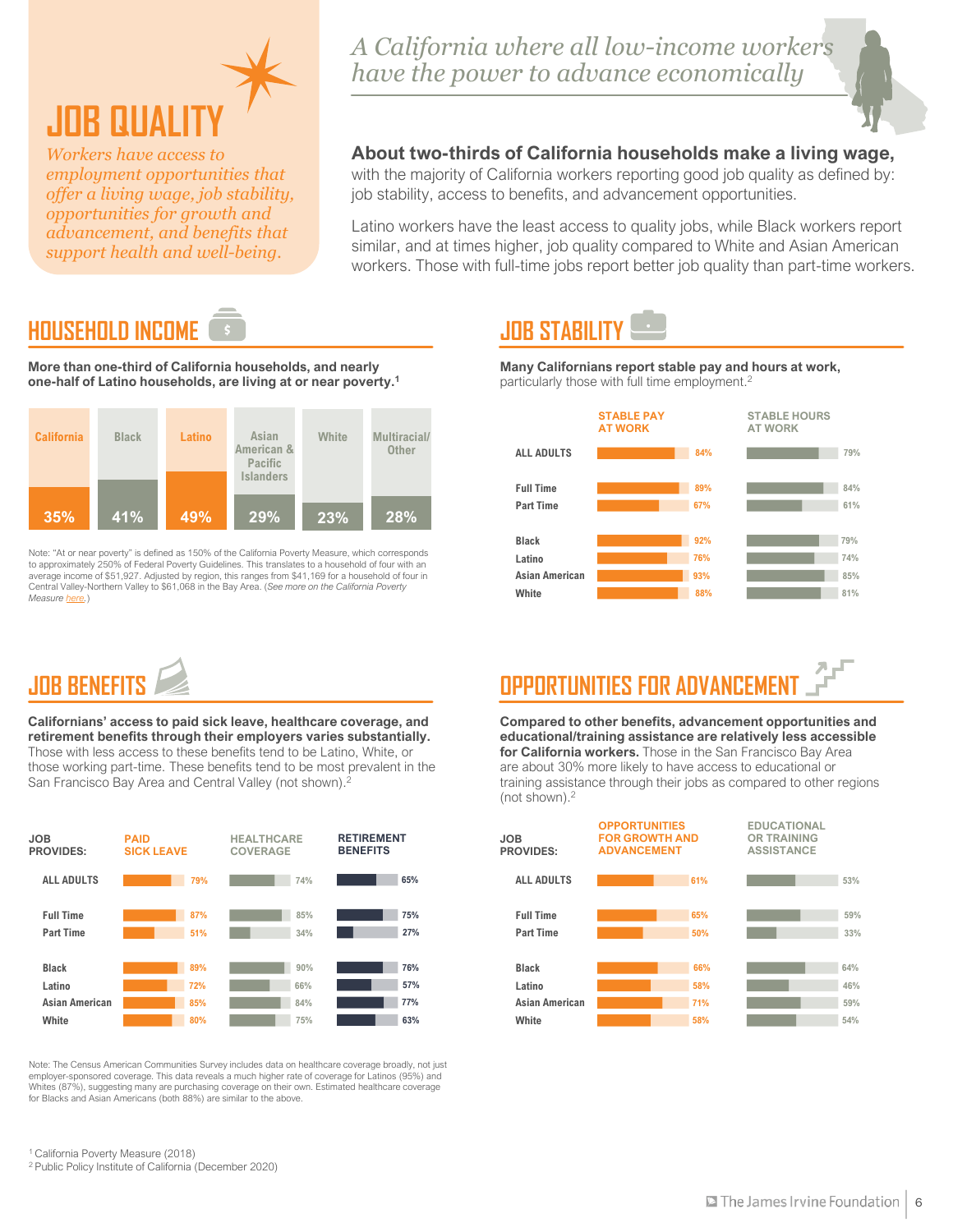

## **WORKER POWER**

*Workers have influence over decisions that impact their lives and are represented in related decision-making bodies.* 

### *A California where all low-income workers have the power to advance economically*

#### **Californians agree on the importance of voting and of organizing so that employers do not take advantage of workers.**

Meanwhile, **only about half of Californians feel they can trust the state government on jobs and the economy**, and about one-third of workers have a formal way to organize around their workplace concerns and rights.

### **WORKER VOICE**

**Three-quarters of California workers feel they can voice concerns at work without fear of negative consequences; fewer report that decisions take their views and concerns into account.** Workers in the San Francisco Bay Area rate lower on both.<sup>1</sup>



## **VOTING AND REPRESENTATION**

#### **Most Californians (82%) agree that voting is important in having some say in what the government does. Yet only half feel they can trust the state government** to do what is right on the issue of jobs and the economy always or most of the time.<sup>1</sup>



Notes: (1) For the question on voting, survey respondents could identify "completely agree," "somewhat agree," "somewhat disagree," "completely disagree," or "don't know." (2) For the question on trust, survey respondents could identify "just about always," "most of the time," "only some of the time," or "don't know."

<sup>1</sup>Public Policy Institute of California (December 2020)

<sup>2</sup> Union Membership and Coverage Database from the Current Population Survey, available at UnionStats.com (2019)

<sup>3</sup> California Secretary of State

<sup>4</sup>United States Election Project,<http://www.electproject.org/2020g>

**5 [USC Center for Inclusive Democracy](https://cid.usc.edu/california-voter-turnout-2020)** 

#### **Most Californians (79%) feel it is important for workers to organize so that employers do not take advantage of them.**

This contrasts with approximately one quarter of Californian workers (29%) who report having workplaces that offer formal venues for worker representation.<sup>1</sup>



Note: The graph on the right includes survey respondents who chose "completely agree" and "somewhat agree." It excludes those who chose "somewhat disagree" or "completely disagree."



**More youth have been voting in recent years, particularly in the 2016 and 2020 presidential primaries.<sup>5</sup>**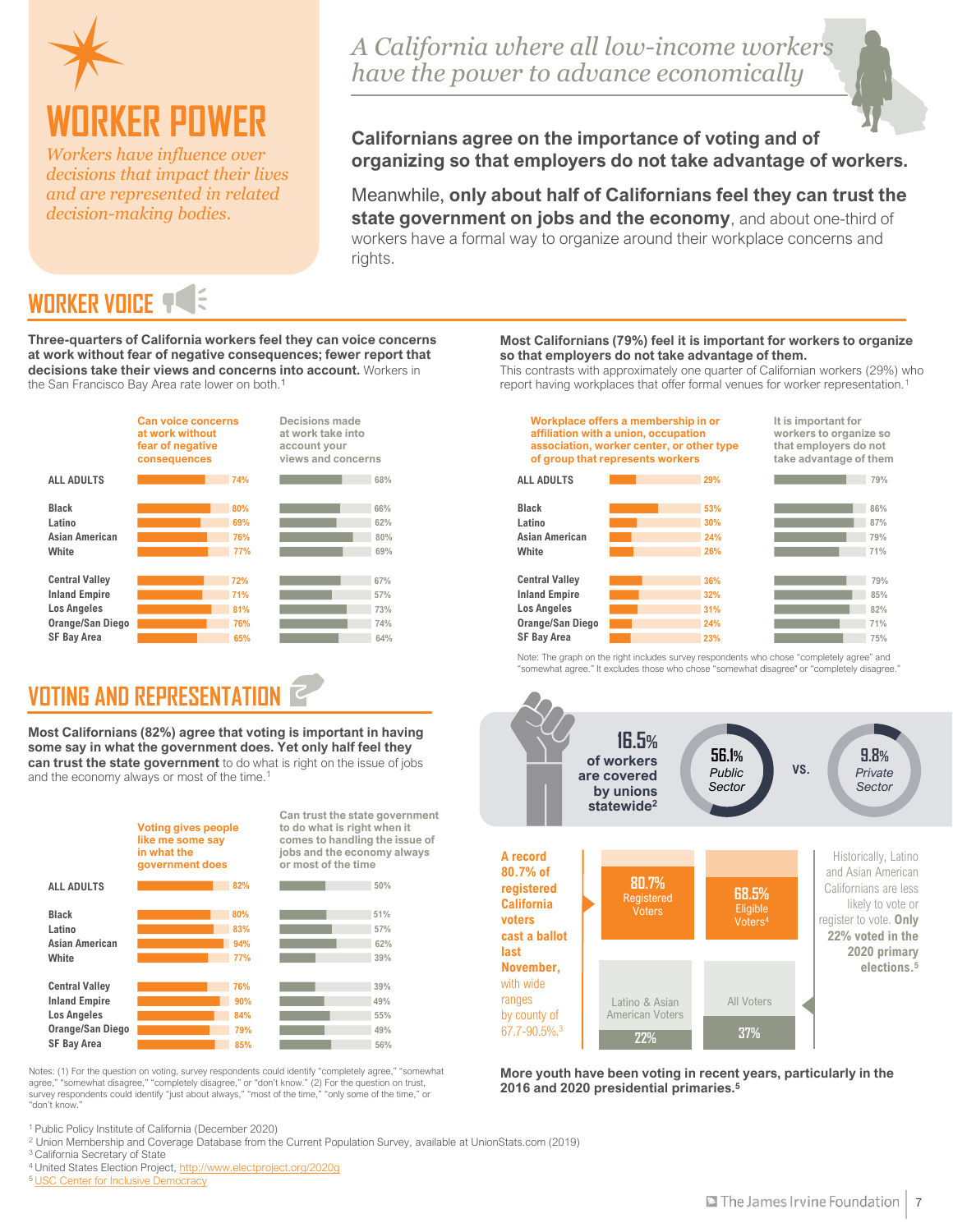## STATE OF OUR STATE

#### California Voices on Health and **Safety**

- About one out of three Californians (31 percent) are very worried that they or someone in their family will get sick from COVID-19. Levels of worry are highest among lower-income adults, Latinos, and those with children in the household.
- Half of Californians (50 percent) feel that worry or stress related to COVID-19 has had a negative impact on their mental health; the highest percentages are among young adults ages 18-34.
- 84 percent of Californians say that their employer cares about their health and safety at work as it relates to COVID-19.
- About half of adults (47 percent) report that they or someone in their household has been working remotely due to COVID-19. Working at home increases with income.

*Source: Public Policy Institute of California (December 2020)*

#### IMPACT OF COVID-19

The pandemic has brought on an economic and health crisis that has exacerbated existing structural inequities for low-income people of color throughout California. Below we share highlights from our ongoing [COVID-19-related research](https://irvine.box.com/s/ak7xfj1mg5zuboucrzstjwhd9wgvbsra).

#### Health Impact

Since an initial peak in July and August 2020, daily positive COVID-19 cases and deaths in the state have increased 2.5 times as new COVID-19 variants spread and vaccination progress remains slow. $1$ 

- Latinos and Native Hawaiian/Pacific Islanders continue to be overrepresented in COVID-19 cases, and Blacks, Latinos, and Native Hawaiian/Pacific Islanders continue to be overrepresented in COVID-19 deaths relative to their share of the population.<sup>2</sup>
- Los Angeles continues to have the most cases and deaths by far of any single county in California, while Imperial County remains the highest per capita county for cases and deaths. $1$
- As vaccinations began at the end of 2020 and beginning of 2021, California was performing below the national average, ranking 24th out of 51 in administering the first dose of the vaccine. Within California, vaccination rates have varied, with Priority Community counties ranking 39th-43rd out of 58 counties by doses administered per 100,000 residents.<sup>3</sup>

Sources:

(1) New York Times. [California Coronavirus Map and Count](https://www.nytimes.com/interactive/2020/us/california-coronavirus-cases.html).

(2) California Department of Public Health, [COVID-19 Race and Ethnicity Data](https://www.cdph.ca.gov/Programs/CID/DCDC/Pages/COVID-19/Race-Ethnicity.aspx).

(3) National Public Radio. [How is the COVID-19 Vaccination Campaign Going in Your State?](https://www.npr.org/sections/health-shots/2021/01/28/960901166/how-is-the-covid-19-vaccination-campaign-going-in-your-state) Irvine's Priority Communities include Riverside, San Bernardino, Fresno, Salinas, and Stockton.

Data last updated on February 3, 2021.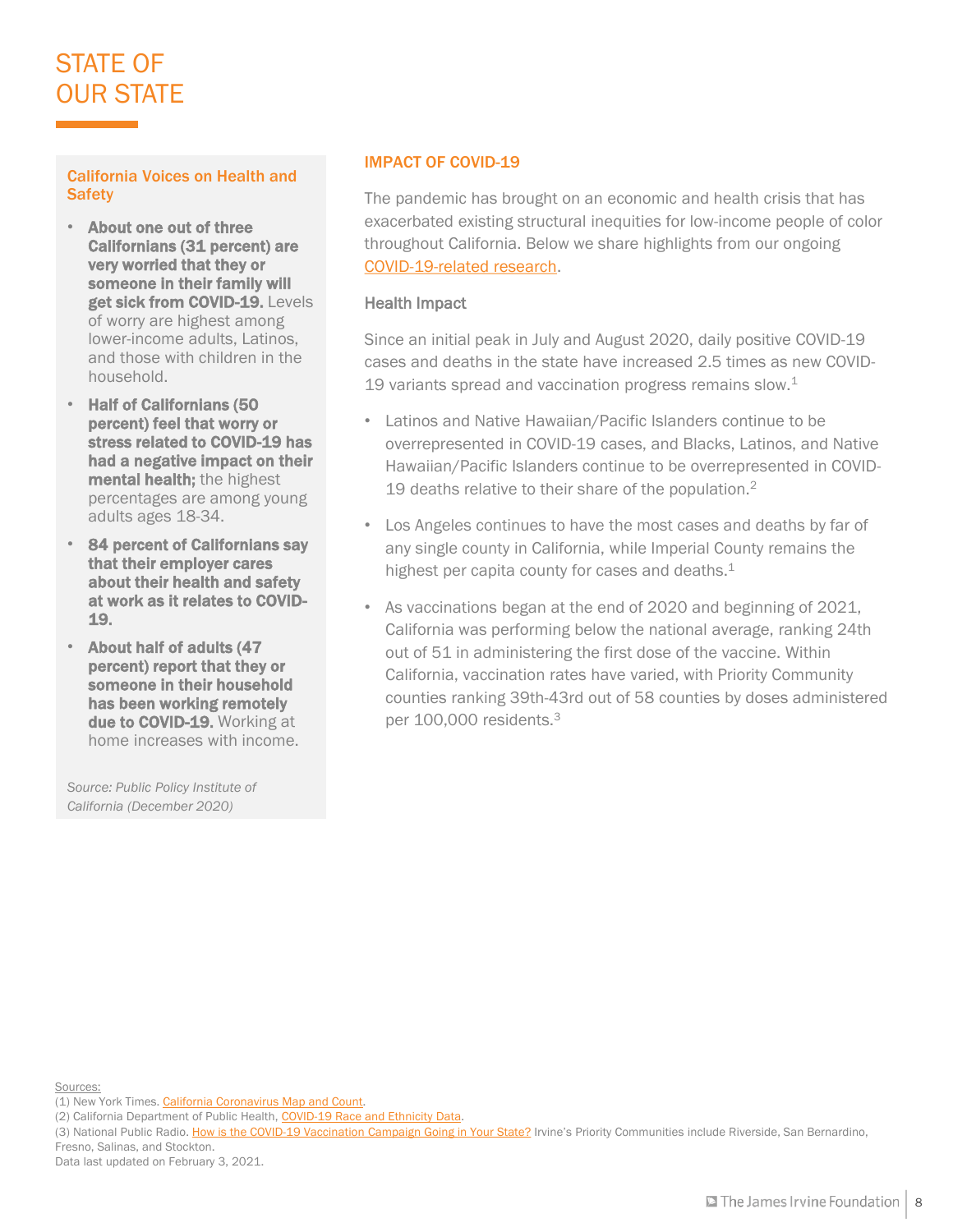## STATE OF OUR STATE

#### California Voices on Economic Well-Being

- Two-thirds of Californians are very worried (27 percent) or somewhat worried (38 percent) that COVID-19 will have a negative impact on the personal finances of themselves and their family. Worry is higher among Latinos, lower income adults, and those with children in the home.
- A quarter of Californians report being laid off or losing their job due to COVID-19.
- Over one-third of Californians (38%) report they or someone in their household has had work hours reduced or pay cut. This is more frequent for Latinos, younger adults, parttime workers, and those with lower incomes.

*Source: Public Policy Institute of California (December 2020)*

Sources:

[\(1\) PPIC. Income Inequality and Economic](https://www.ppic.org/wp-content/uploads/incoming-inequality-and-economic-opportunity-in-california-december-2020.pdf) Opportunity in California. Marginally attached defined as not looking for work though they

would like to work.

- (2) [Federal Reserve Bank of St. Louis.](https://fred.stlouisfed.org/series/LNU04000003) National data, not CA-specific.
- (3) [National Women's Law Center](https://nwlc.org/wp-content/uploads/2021/01/December-Jobs-Day.pdf). National data, not CA-specific.
- (4) Employment Development Department of CA. (5) [California Budget Center.](https://calbudgetcenter.org/wp-content/uploads/2020/04/CA_Budget_Center_COVID_Undocumented_Workers_04152020.pdf)

(6) Institute of Labor Economics. Impact of

[COVID-19 on Small Business Owners. Natio](http://ftp.iza.org/dp13311.pdf)nal

data, not CA-specific. Data last updated on February 3, 2021.

#### Economic Impact

Throughout 2020, the pandemic disproportionately impacted the economic well-being of low-wage workers, Blacks and Latinos, women, and those living in Los Angeles County.

- California families with the lowest incomes continued to see the highest rates of unemployment, underemployment, and marginally attached workers even as unemployment rates fell by the end of 2020.<sup>1</sup>
- Black and Latino workers nationally had higher unemployment rates relative to Asian American and White workers before the crisis, at the peak of unemployment during the crisis, and continuing to today.<sup>2</sup>
- Nationally, women ended 2020 with 5.4 million fewer jobs than they had in February, before the pandemic began. Meanwhile, men lost 4.4 million jobs over that same time period.<sup>3</sup>
- Due to its size, Los Angeles County saw the highest absolute number of unemployed workers but also exceeded the state average in its unemployment rate.<sup>4</sup>

Industries employing many low-wage workers - Retail, Accommodations, and Food Services - saw some of the most drastic employment losses.<sup>4</sup>

- Across highly impacted industries, undocumented workers made up a large share of workers, particularly in Agriculture, Accommodations, and Food Services.<sup>5</sup>
- Small businesses also took a hit nationally across industries, and Black small businesses in particular saw massive closures from February to April, with over 40 percent of Black-owned small businesses closing.<sup>6</sup>

#### LOOKING AHEAD

While these data provide important context of the state of our state, we remember that they represent millions of Californians who struggle to provide for themselves and their families. While the data highlight areas of great concern, we also see hopeful signs around job quality, a record election turnout, most individuals thinking their vote makes a difference, and high support for worker organizing to ensure workplace protections. We are heartened about greater attention to inequities, opportunities to think about work differently, and industries that promise job growth. As we reflect on our current work and make decisions about our path ahead, we keep the voices and stories of low-income Californians at the forefront and remain committed to partner with others to move closer to a state where all Californians thrive.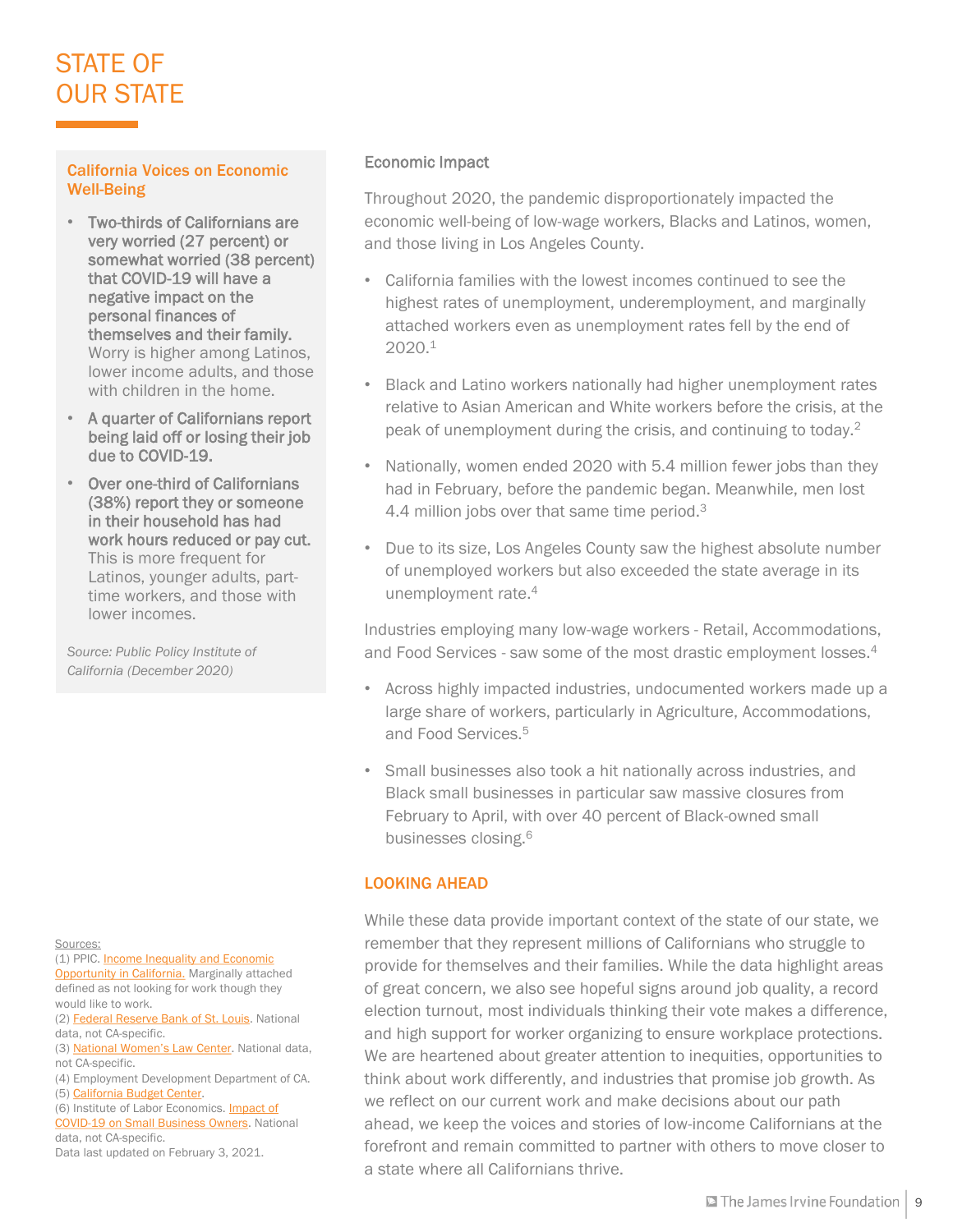<span id="page-9-0"></span>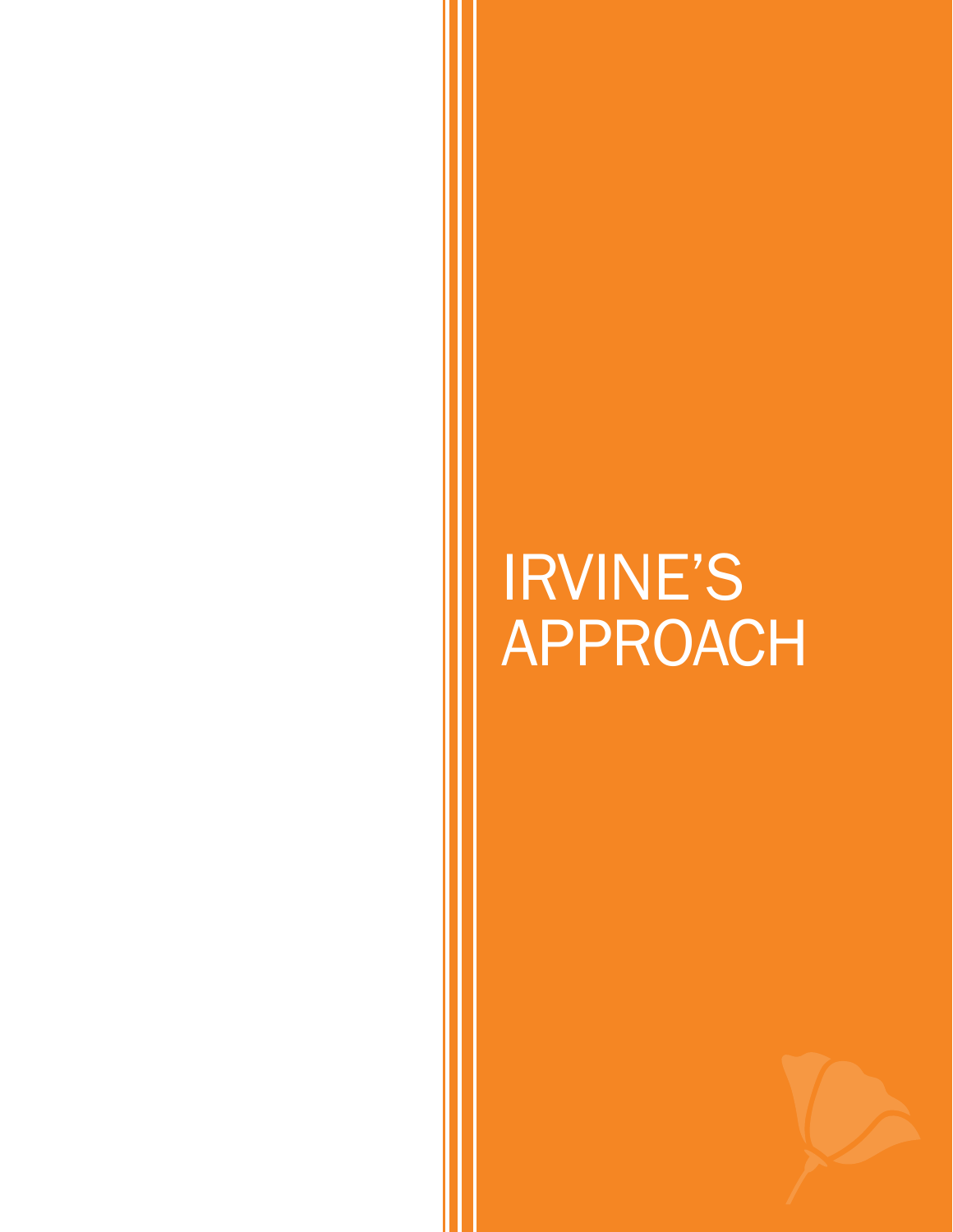#### CHARTING THE NEXT FIVE YEARS AFTER FIVE YEARS OF A NEW **DIRECTION**

It has been five years since the Foundation announced a change of focus and structure. In that time, we have developed and implemented a new strategy, built an almost entirely new team and board, and engaged new partners and grantees. All this has grown our knowledge of and relationships in spaces we believe are key to achieving our objectives, and we are in a strong position to impact the efforts of grantees and public and private sector partners committed to creating better jobs and more inclusive economies.

Driving this work are our organizational values — accountability, curiosity, empathy, equity, nimbleness, partnership, and transparency and the belief that we cannot do this alone. We need the expertise, resources, and reach that our grantees and other partners, across sectors, provide to have transformational impact for working Californians.

Five years in, we have the opportunity now to chart a course for the next five years. How can we use our resources and momentum to help California emerge from the pandemic and recession stronger and more equitable?

This section includes updates and/or insights related to our:

- Model, focus, and strategic anchors
- Tracking progress on our initiatives
- Potential initiatives
- Responding in an unprecedented year
- Listening to workers and grantees
- Partnership efforts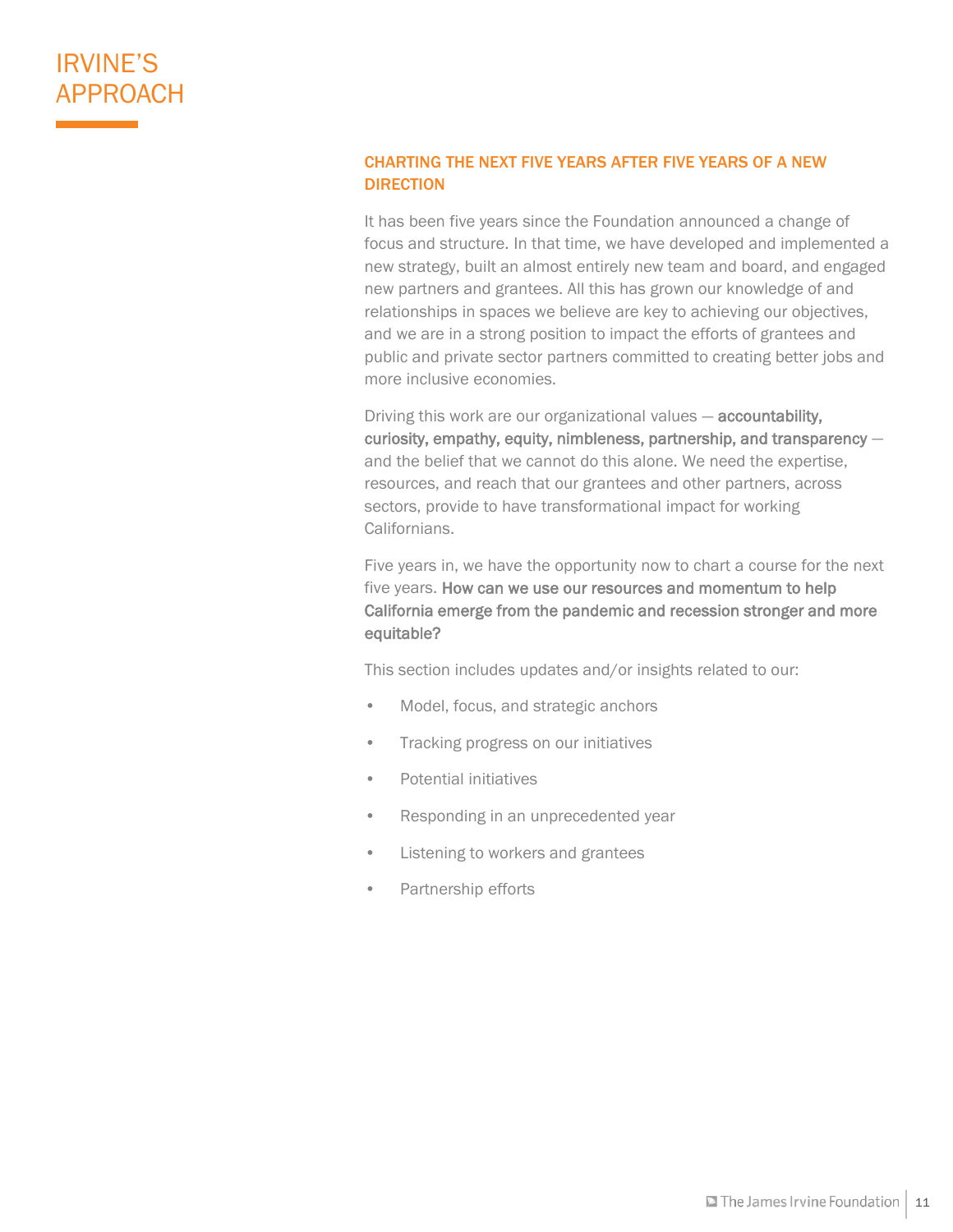#### OUR MODEL AND GRANTMAKING PORTFOLIO

The following are the **strategic anchors** for our approach:

- A singular goal unites our work: a California where all low-income workers have the power to advance economically.
- We seek impact on individual, community, and statewide levels.
- Our initiatives have specific outcomes, timelines, and resources.
- We develop and adjust initiatives by learning from others.
- Each initiative invests in core grantees to achieve impact.
- We seek public and corporate policy change by investing in grantees' objectives.

#### Grantmaking in the portfolio

Each initiative makes multiyear, flexible investments to a select number of organizations that provide direct service or critical supports to achieve the initiatives' target outcomes. We also work with these core grantees to identify other supportive areas of research, strategic communication, and innovation that could help core grantees – and the field writ large.

Irvine's grantmaking portfolio also includes smaller, targeted investments that complement our initiatives and advance our goals for a more equitable California. This includes several sets of investments, including research, media, advocacy, civic engagement, immigrant rights, and cross-sector partnerships.

The grantmaking portfolio also includes the annual James Irvine Foundation Leadership Awards to honor innovative Californians working to solve some of the state's biggest challenges. We cancelled the Awards cycle for 2021 because of the pandemic but are soliciting nominations now for 2022 recipients.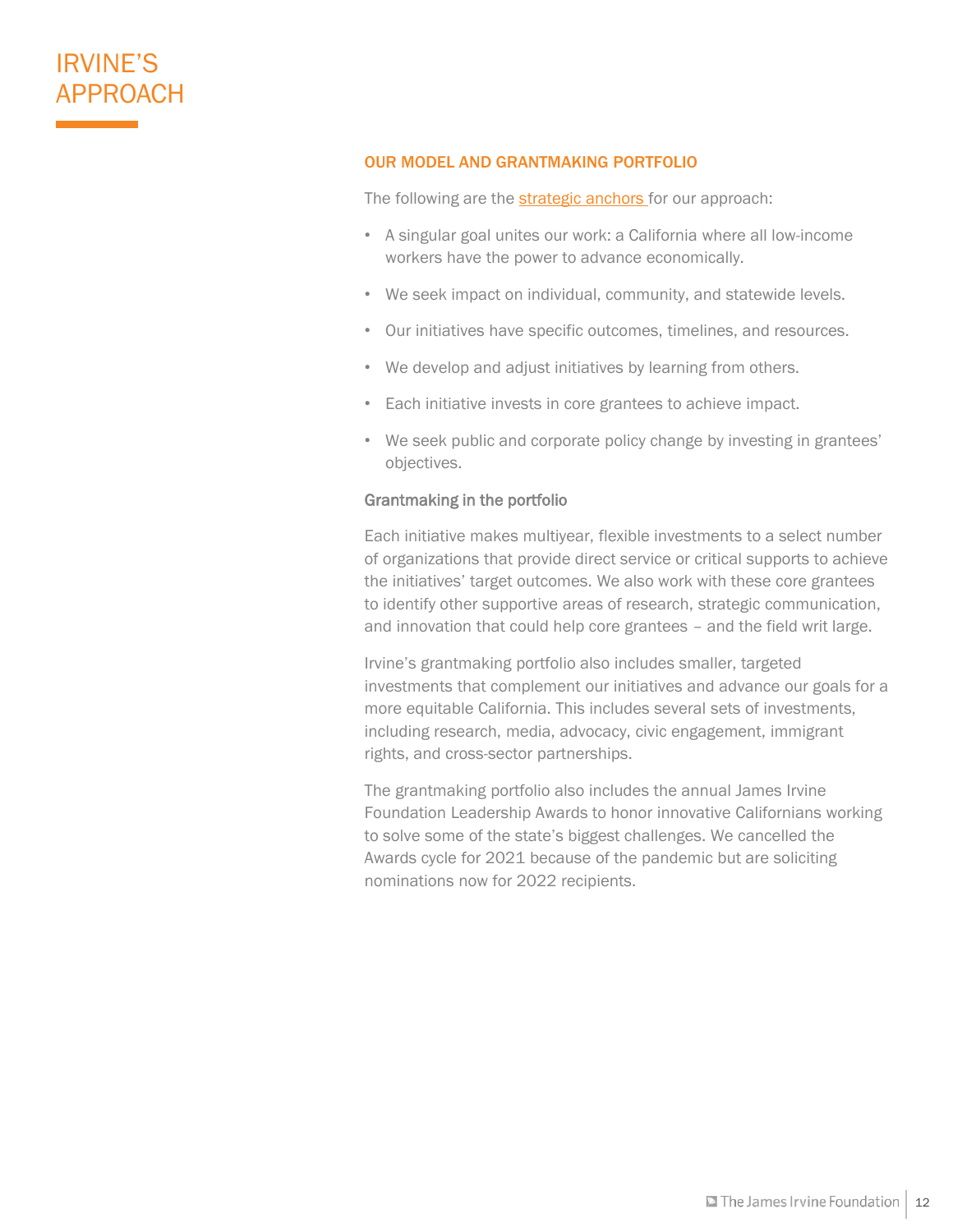#### CURRENT INITIATIVES

Much has changed in the world since the board, in December 2017, approved the first two initiatives under Irvine's new focus. The COVID-19 pandemic replaced a tight labor market with unemployment rates not seen since the Great Depression, and worker protections and organizing face new obstacles, overshadowed by the priority of simply surviving economically.

The health pandemic and resulting economic crisis have been compounded by persistent racial injustice, violence, and threats to Black Americans, immigrants, and Asian American and Pacific Islanders. And the normalizing and politicizing of White nationalism and extremism will continue to threaten our grantees and the workers they serve.

In the face of this, grantees have been resilient, responsive, and innovative. The board learned about grantee efforts and the progress of Better Careers and Fair Work as part of the December 2020 deep dives into each initiative – and reaffirmed the two-year budgets for each.

The board also approved, in March 2020, our third multiyear initiative: Priority Communities. You can read about all three initiatives on the following pages.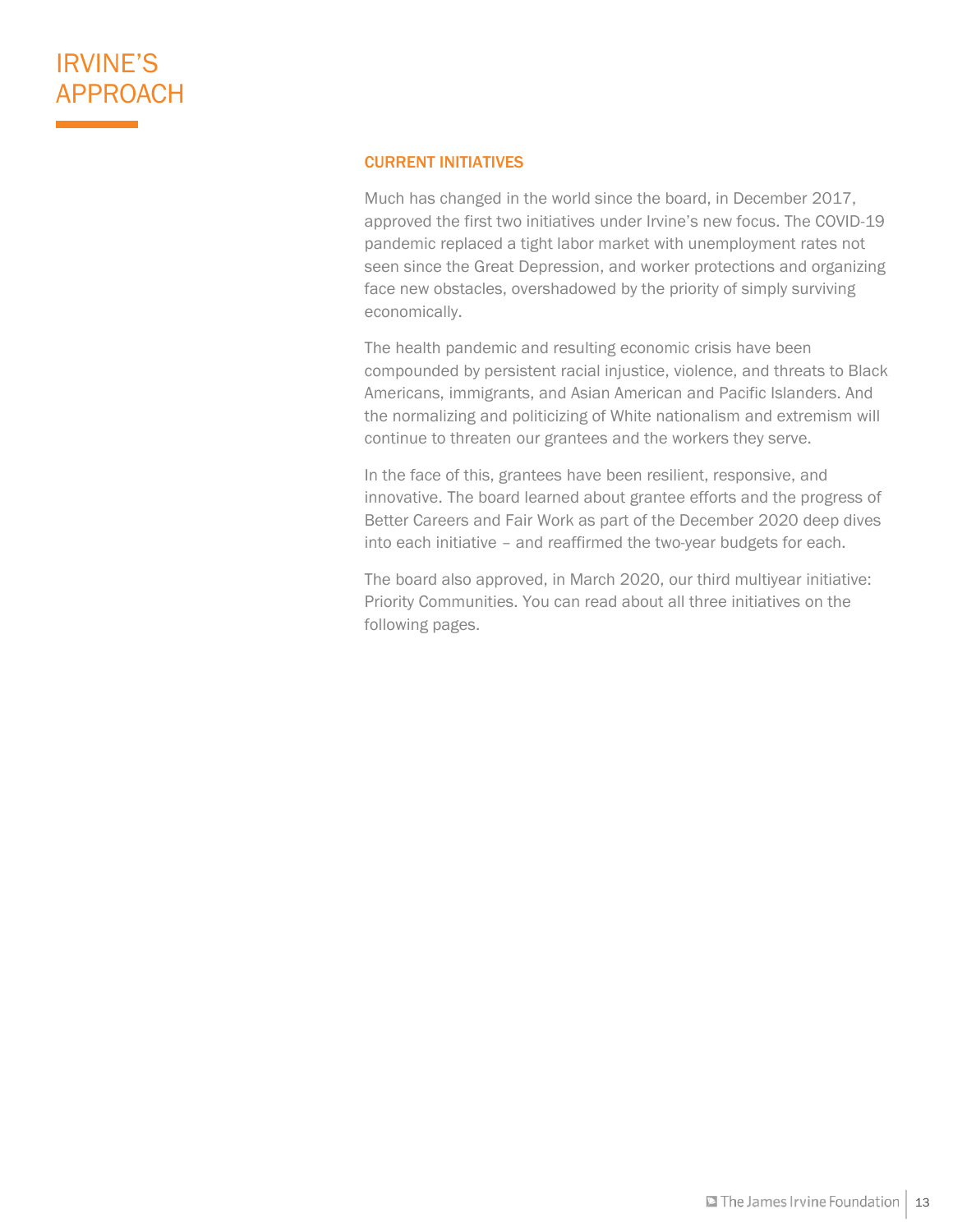#### What We've Learned

- Thousands of low-income Californians have gained access to middle-skill, middlewage jobs through career pathway programs, and those programs are pivoting to meet the challenges of COVID-19.
- Grantees have effectively partnered with employers, far exceeding expectations, including using strategies to recognize high-road employers.
- Integrating an equity-based, industry-focused approach to engage employers can leverage industries that will remain stable or grow despite the pandemic.
- Innovative grantee efforts to explore new models are increasing workers' skills and opportunities for advancement – and offer promise for the growth and sustainability of workforce development programs.

#### CURRENT INITIATIVES *(cont'd)*

#### Better Careers

#### [Better Careers](https://www.irvine.org/better-careers) supports efforts to:

- Prepare Californians in low-wage jobs and jobseekers for middle-skill, middle-wage careers
- Connect employers to more diverse talent
- Improve public policies and workforce development systems that are barriers – or doorways – for individuals seeking opportunities

As of December 2020, the initiative has spent \$51.8 million of its \$110.8 million budget via 36 grantees focused on career pathways, employer engagement, and the workforce development field.

In the first three years, Irvine has learned several lessons (see sidebar) that have led to the following implications:

- Pivot from tracking employer engagement as a separate strategy, since data shows that successful career pathways grantees integrate employer engagement in all aspects of their programs and meet the needs of employers, workers, and jobseekers.
- Integrate an industry-focused approach based on grantee successes in manufacturing, healthcare, construction, and/or information and communications technology (though we will continue to support grantees succeeding in other industries). 2
- Center racial and gender equity in our industry-focused work, including learning from grantees grounded in their experiences. 3
- Greater focus on quality jobs and connections across career pathways, including support for collective learning and advancing measurement efforts. 4
- Maintain flexibility and support grantees through COVID-19, including their adjustments and innovations for workers who need to "start over" due to layoffs, closures, and increased competition for jobs. 5

*Read more about the initiative's deep dive on its first three years [here](https://irvine.box.com/s/o5u81dy1xpxi7ef0ej1y8ndiig1o54le).*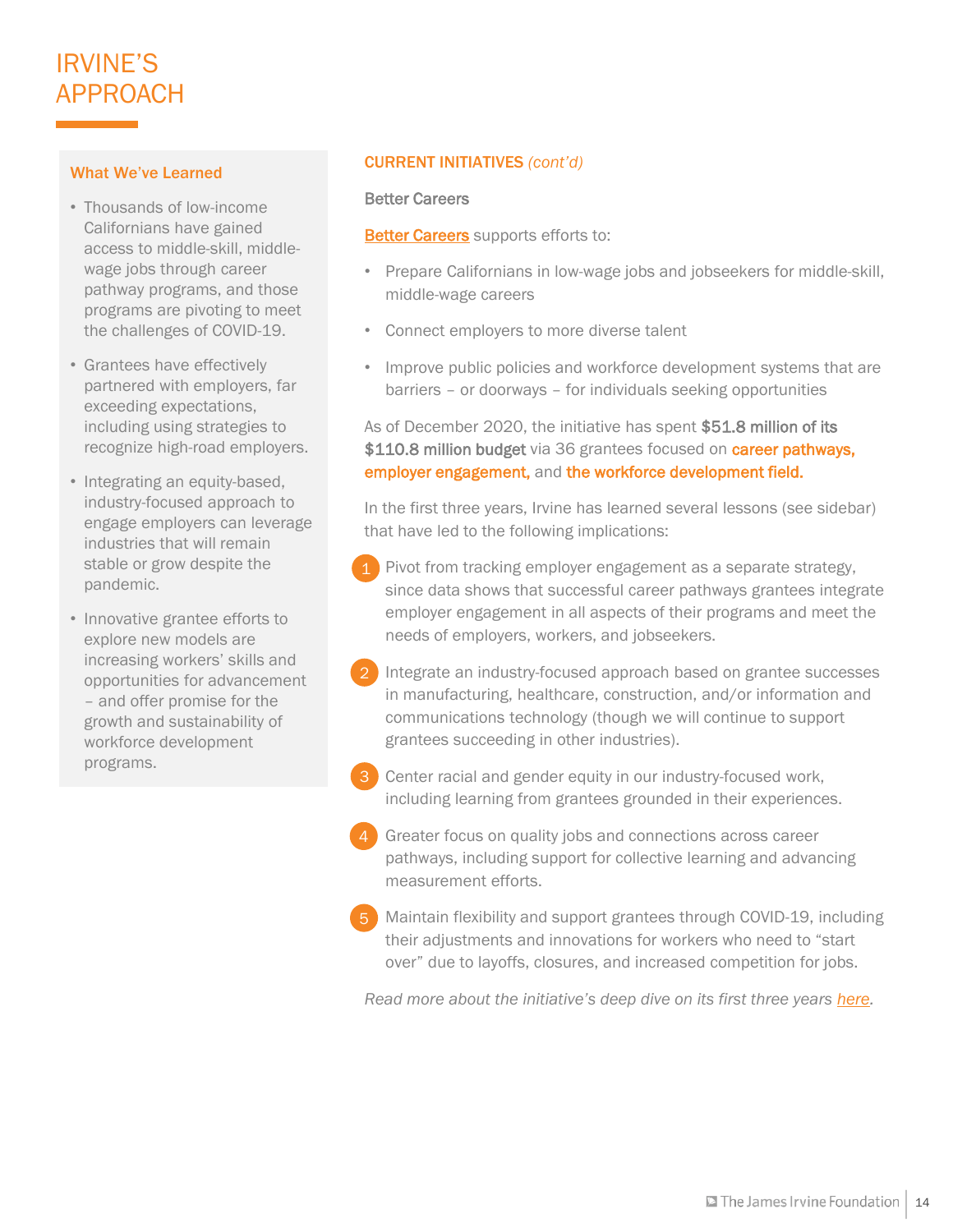#### What We've Learned

- The Strategic Enforcement Partnership has proven effective, with the largest cases in the state's history and more than \$17 million returned to workers since 2018. COVID-19 has made health and safety an enforcement priority.
- Core investments have enabled grantees to engage workers in multiple ways and advance policy wins at the industry, local, and state levels. The emergency response to COVID-19 and advancing state policy to protect workers placed added demands on the workers rights ecosystem.
- Workers rights organizations made notable progress on several shared agendas, including advancing equity in the state workforce system, expanding worker engagement in Black and rural communities, and arriving at consensus on the need for a talent pipeline into the field.
- The pandemic also catalyzed collective work among grantees focused on policy and shifting narratives.

#### CURRENT INITIATIVES *(cont'd)*

#### Fair Work

#### **[Fair Work](https://www.irvine.org/fair-work) supports:**

- Collaboration between public labor enforcement agencies, worker, and legal aid organizations to address wage theft and ensure workers receive their full wages due
- Multiyear grants to worker organizations that engage, support, and mobilize low-wage workers, informing them of their legal rights and elevating their voices to inform policy change
- Collaboration and innovation within the workers rights ecosystem in California, including helping organizations employ research, effective revenue models, and policy advocacy as a network

As of December 2020, the initiative has spent \$43.5 million of its \$89.6 million budget via 51 grants focused on wage enforcement, worker engagement, and building strong, sustainable nonprofits.

In the first three years, Irvine has learned several lessons (see sidebar) that have led to the following implications:

- In light of COVID-19, engage partners to assist with strategic planning and new innovations that protect workers. One example is Los Angeles County's public health councils initiative.
- Sustaining organizational gains remains critical, including continued multiyear, core support and technical assistance to expand online engagement of workers. Public sector and community-labor partnerships also play an important role in maintaining worker protections regionally and statewide. 2
- Assess and support innovations and policy solutions addressing workforce equity, efforts to strengthen the talent pipeline for worker organizations, and work to develop a collective policy agency that centers the needs of workers across regions and industries. 3

*Read more about the initiative's deep dive on its first three years [here](https://irvine.box.com/s/3hbi46uf07z2i9jge8im2a79nqd5ivsa).*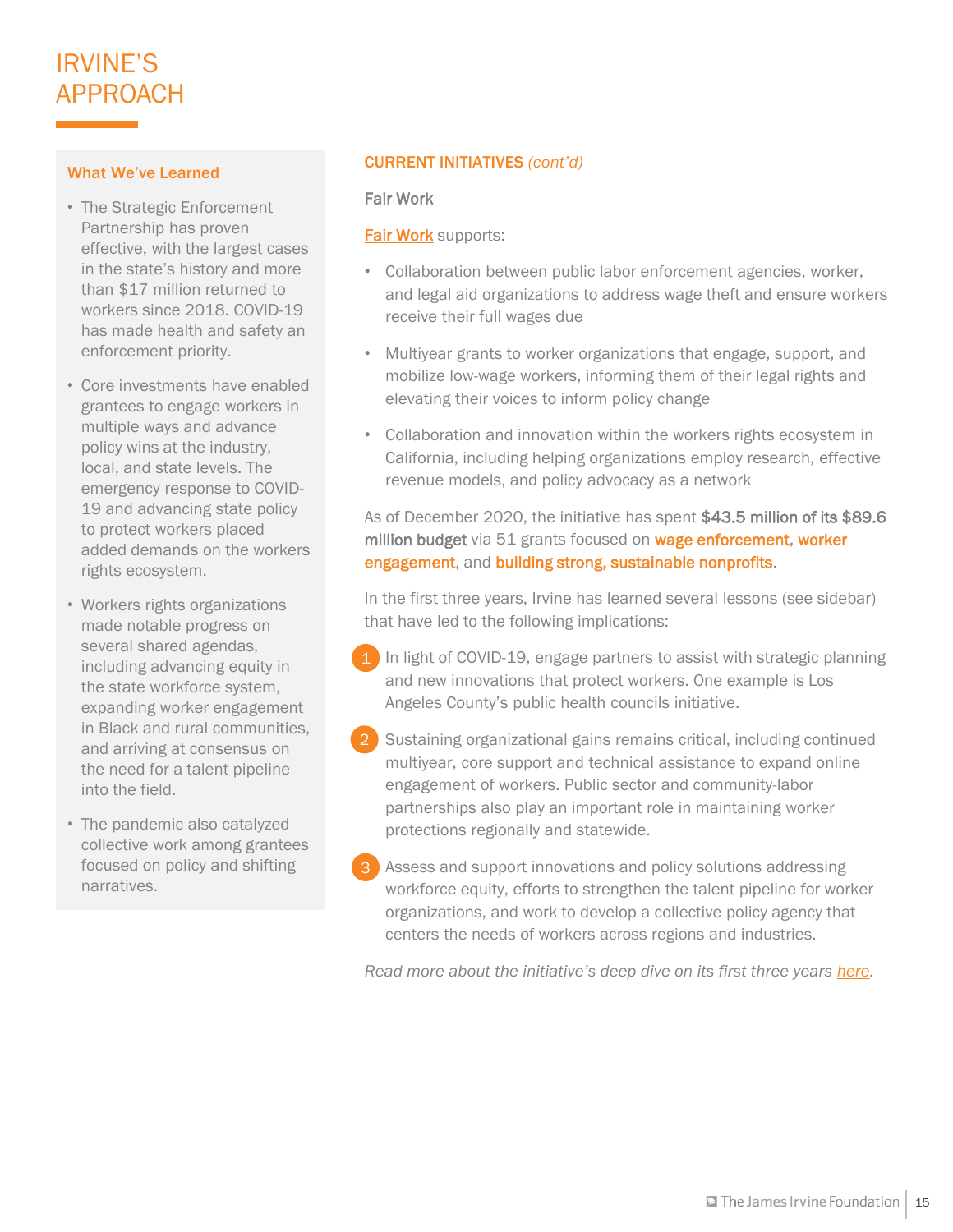#### What We've Learned

- It is necessary to balance urgent community needs due to the fallout of COVID-19 with the longer-term vision and work for an inclusive economy.
- A groundswell of support for racial justice underscores the need to center racial equity in economic development to create an inclusive economy and address the consequences of deep-rooted inequities.
- Building an inclusive economy requires collaboration with numerous community stakeholders. Strengthening capacity of partners, networks, and ecosystems is vital.
- Intermediaries and community organizations need support to lead and participate in inclusive economic development, including building their networks, investing in research and analysis of community-level economic data, and continuing to bring community partners together for peer learning.
- The team is learning about the context and issues that will influence the "future of work" (e.g., automation, climate change, and public policy) and exploring which community advocacy organizations are best positioned to represent and communicate economic policy change in the interest of residents in low-income jobs.

#### CURRENT INITIATIVES *(cont'd)*

#### Priority Communities

In March 2020, the board approved a seven-year \$135 million initiative to build on 15 years of Irvine investment in inland California. Priority Communities supports efforts in Fresno, Salinas, Riverside, San Bernardino, and, eventually, Stockton to:

- Create more good jobs that offer a family-sustaining wage, benefits, and opportunities to low-wage workers to advance economically
- Ensure more low-wage workers obtain good jobs and the training to land them
- Support effective, community-based approaches to increase the spread of good jobs
- Leverage Irvine's dollars to bring in more public, private, and philanthropic investments



As of December 2020, the initiative has spent \$28 million of its \$135 million budget to support local efforts to create good jobs (such as local economic planning tables, building organizational capacity to ensure community participation, and investing in entrepreneurship) and for local workforce training, research, and narrative change.

In the first year, Irvine has learned several lessons (see sidebar) that have led to the following implications:

- The initiative provided cash-assistance grants to individuals disproportionately impacted by COVID-19 and to small businesses, especially those owned by people of color and immigrants.
- The team is exploring how to develop more targeted, populationspecific strategies for greater impact for communities of color. 2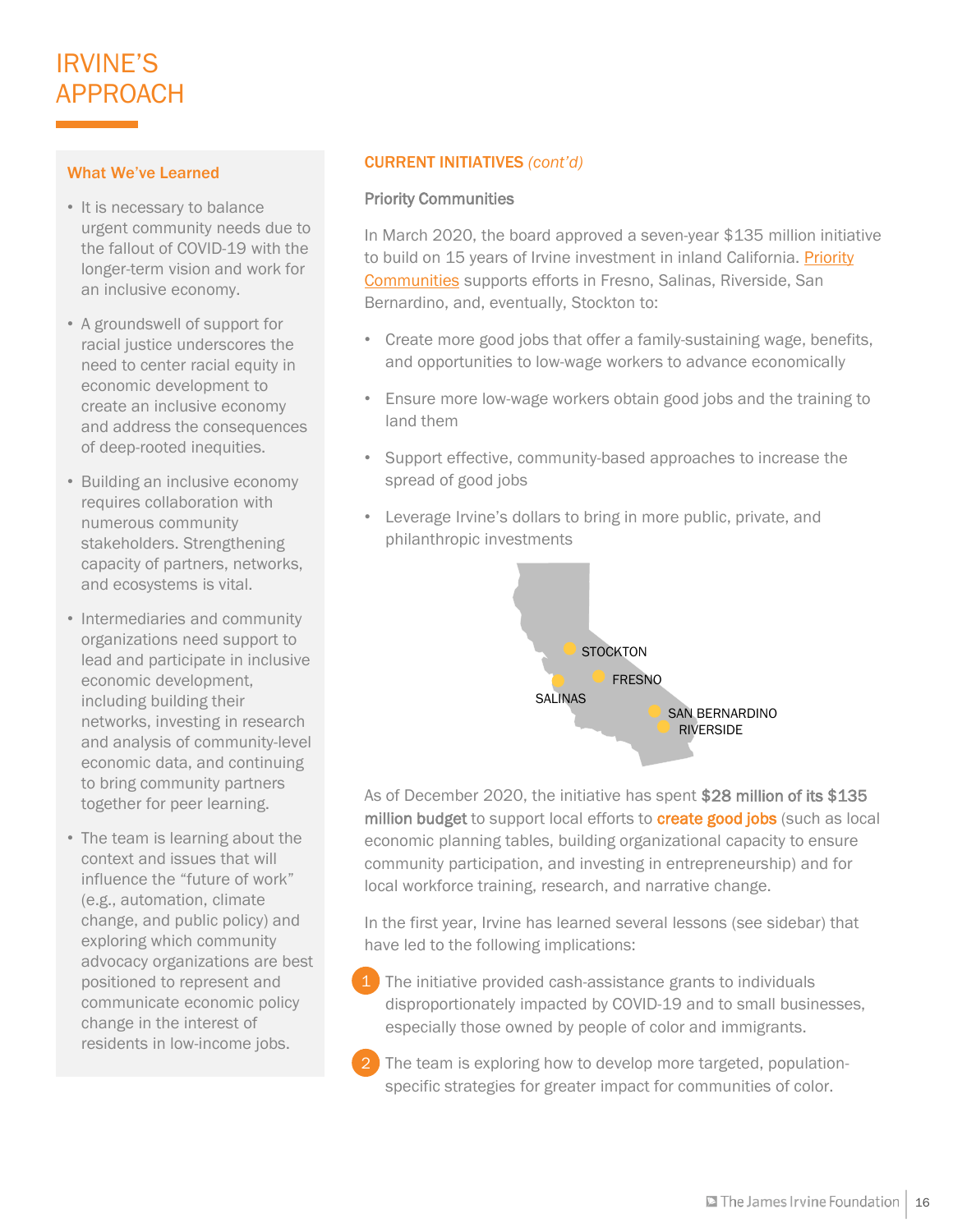#### POTENTIAL INITIATIVES

#### Housing

Before the pandemic, working Californians spent, on average, more than 30 percent of their paychecks on housing. What was unstainable and inequitable during a growing economy now is even more dire, as millions face eviction because of coronavirus-related layoffs, furloughs, and reduced hours.

For example, [a report by the Economic Roundtable](https://economicrt.org/publication/locked-out/) predicted that 131,400 Californians of working age could face homelessness this year, if there is no intervention.

In 2018, Irvine began exploring how our investments could address California's housing crisis. We have since made more than  $$9$  million in grants [to learn about the complex issues of housing affordability.](https://www.irvine.org/insights/exploring-our-role-in-making-housing-more-affordable-for-working-californians/)

We will not make any further investments in housing affordability through 2021 as we learn from these exploratory grants and determine the scope of new investments we are making related to racial equity and the economic fallout of COVID-19.

#### Statewide Impact

For all low-income workers in California to have the power to advance economically, we need public systems and policies – as well as employer policies and practices – that are inclusive and equitable.

Irvine already makes a range of investments to influence conditions at the state level, from grantee efforts within our initiatives to funding advocacy coalitions, civic engagement, media and journalism, research, and cross-sector partnerships. This includes exploring how worker and

grantee voices can inform policy solutions, improve policy implementation, and shift employer and industry practices to support the economic advancement of low-income workers.

We are exploring how these investments can contribute to a cohesive strategy for statewide impact that complements our current initiatives, identifies new partnership opportunities, and helps create a fair and inclusive economy that works for all Californians. In February, we hosted a lab with some of Irvine's grantees to build a shared understanding of respective policy and systems change priorities and strategies, as well as to hear potential opportunities for collaboration.

The board will receive an update later in the year about learnings and the strategic direction for a potential initiative.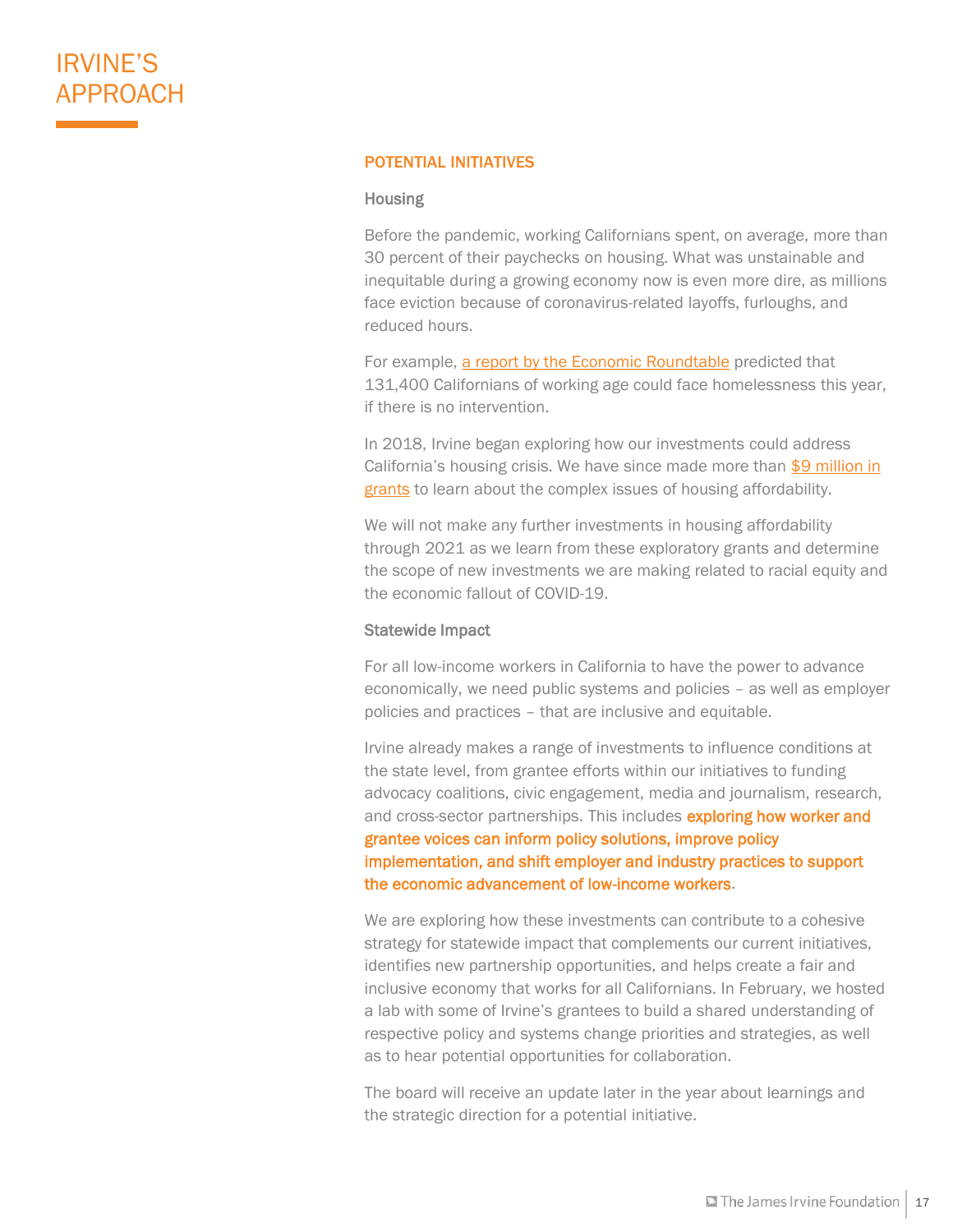#### Recession Resilience Project Timeline

#### Phase One: April 2020

• Emergency rapid response grants to initiative core grantees

Phase Two: June 2020 – December 2021

- Financial resilience grants
- Financial training and capacity development

#### Recession Resilience Project **Partners**





#### RESPONDING IN AN UNPRECEDENTED YEAR

#### COVID-19

The coronavirus pandemic has been a once-in-a-century event, affecting our own operations, our grantees, and the working Californians they serve. Below are two ways we responded in our grantmaking.

#### The Recession Resilience Project and grantee flexibility

The economic crisis hit in a year when the Foundation was already exploring how to strengthen grantees in a downturn. In April we were able to quickly implement the Recession Resilience Project to bolster the immediate and long-term sustainability of nonprofits on the crisis' front lines. This included \$20 million to support core grantees in our Better Careers, Fair Work, and Priority Communities initiatives through emergency funding, technical assistance for financial planning and recovery, and longer-term financial resilience grants.

We believe that significant re-investment in our core grantees is the most strategic way to support the low-wage workers at the core of our mission. The board also, in April, **approved \$2 million in additional funds** to help other grassroots organizations in California to weather the storm.

We know that the Recession Resilience funds helped grantees avoid layoffs and losing ground in their work, and we hope it also drives future planning and serves as a model for sustainability in the nonprofit sector.

In April we additionally communicated with all grantees our plans to:

- Relax and/or renegotiate restrictions on current grants, so grantees do not worry about previous expectations for affected activities
- Reduce restrictions on the use of funds with new grants, wherever possible (something we have increasingly done since 2016)
- Postpone or eliminate other requests of grantees, such as site visits and progress reports

#### Research and listening to inform investments

An internal working team explored how COVID-19 and the recession affect our strategy, conducting research and listening efforts (with workers, employers, and economists) on the pandemic's impacts. Staff and the board explored how the findings inform our grantmaking, which led to new grants and partnerships (many of which are mentioned in this section). We will continue to see how COVID-19 developments and research impact and inform our grantmaking initiatives.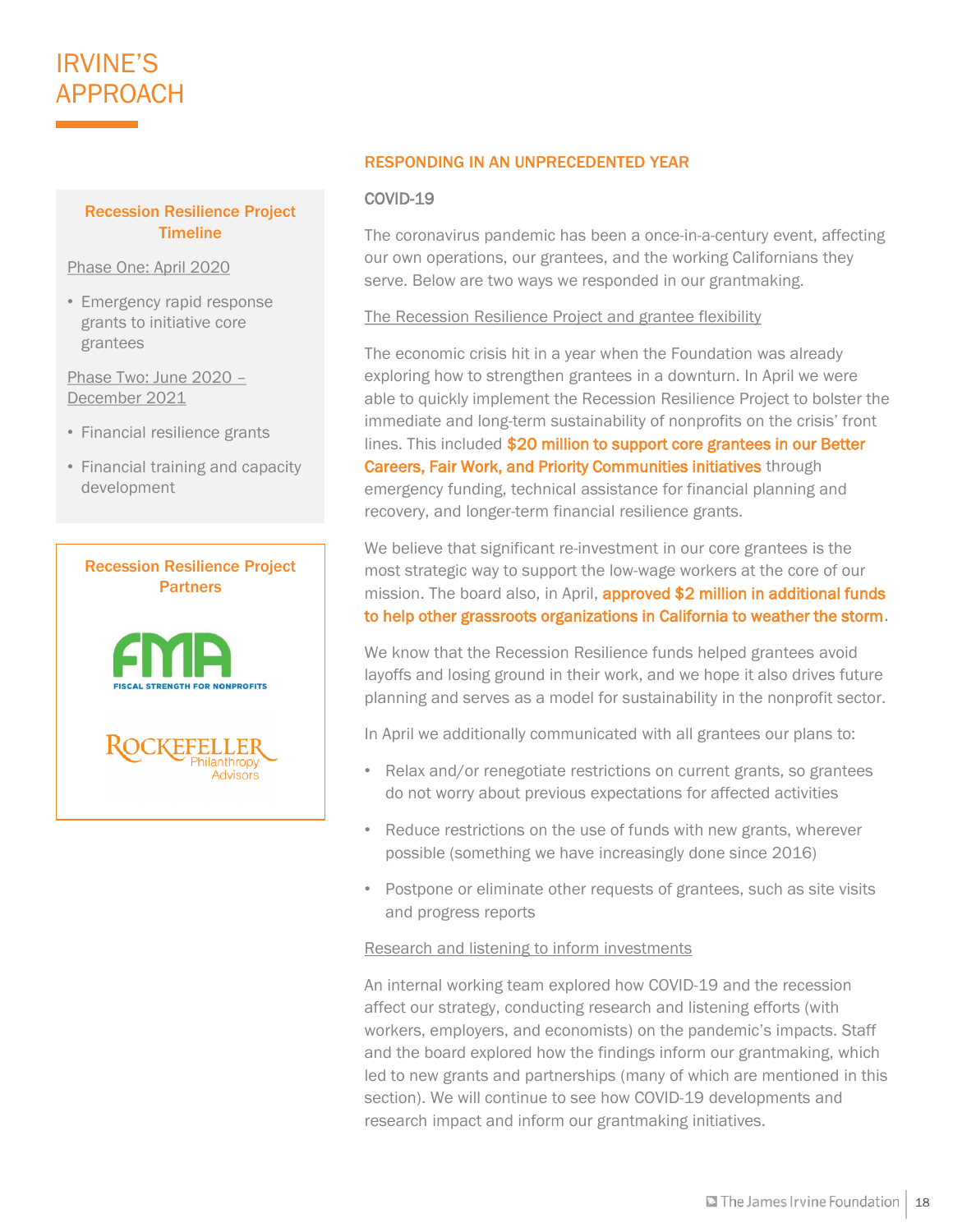#### Example Grantees in 2020

- [Destination Crenshaw](https://destinationcrenshaw.la/)
- [Fresno CDFI/Access Plus](https://www.accesspluscapital.com/) **Capital**
- [Inland Empire Community](https://www.iegives.org/funds/ieblackequityfund/)  Foundation – Black Equity Initiative Fund
- [LISC-LA](https://www.lisc.org/los-angeles/)

#### RESPONDING IN AN UNPRECEDENTED YEAR *(cont'd)*

#### Combatting anti-Black racism and racial inequity

2020 was a watershed moment in our nation's reckoning – or failure to reckon – with pervasive, persistent racism and racial inequities. The murders of George Floyd, Breonna Taylor, Ahmaud Arbery, and many other Black Americans in 2020 spurred nationwide protests, as well as statements and actions by the social and private sector, athletes and celebrities, and elected officials.

The heightened awareness about anti-Black racism and racial inequity is welcomed and long overdue. Irvine has long funded diverse organizations and leaders working on different aspects of these issues, but we also have a ways to go to more intentionally and effectively prevent racism and advance racial equity in our mission and in our own operations.

In June we announced the [Racial Equity Project,](https://www.irvine.org/insights/irvine-to-invest-20-million-in-additional-funding-for-racial-equity/) an 18-month effort and staff/board task force that will guide \$20 million in grants to combat anti-Black racism and advance racial equity in economic opportunity in California. This included some immediate grantmaking and the development of a long-term strategy for integrating a racial equity lens into and through all our work, internally and externally.

We made our initial grants in December 2020, specifically focused on Black-led job creation, small business, wealth building, and capacitybuilding strategies. 2021 goals include:

• Building a shared definition and understanding of racial equity across the organization and amongst board and staff

• Granting \$18 million to advance racial equity related to economic opportunity and aligned with our North Star 2

• Developing an organizational framework or case statement that articulates how Irvine will define and embed racial equity across our programs, operations, and investments 3

The board will continue to engage on these goals throughout 2021. You can read more about internal efforts in "The People and Culture of Irvine" section.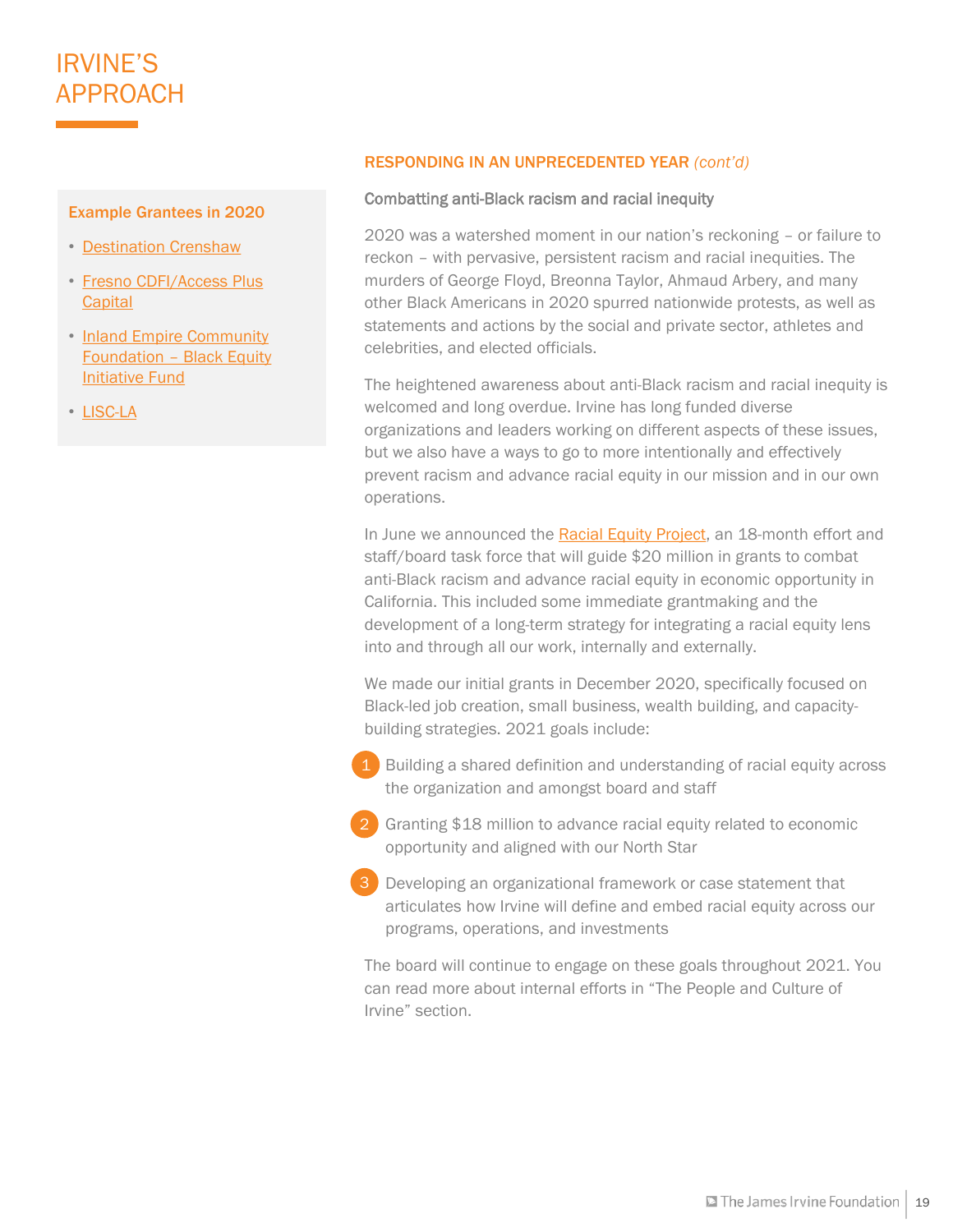





**Shared** nsight

#### OUR LISTENING EFFORTS

Listening, learning, and reporting what we've heard are central to our work, driven in part by our *Impact Assessment and Learning Framework* (how we assess progress and use what we learn to inform our grantmaking, strategy, and operations). This listening takes many shapes, and 2020 examples include:

- The Institute for the Future conducted video interviews with low-wage workers from across California in August 2020 to learn about their work experiences, how COVID-19 has affected their jobs and job searches, and their aspirations for future work. You can read the Institute's report, which ties these workers' experiences to broader workforce trends [here,](https://www.iftf.org/caworkervoices/) and listen to a [video](https://www.youtube.com/watch?v=yL4aqoexZ8A) with the workers' voices – and some grantees – about this COVID-19 moment.
- The Public Policy Institute of California conducted its first-ever [Economic Well-Being Survey](https://www.ppic.org/publication/ppic-statewide-survey-californians-and-their-economic-well-being-december-2020/) asking over 2,000 Californians about their economic well-being and perspectives on economic mobility. PPIC also convened a **[panel of labor economists](https://www.ppic.org/publication/income-inequality-and-economic-opportunity-in-california/)** in the spring of 2020 to share their perspectives on COVID-19's short- and long-term impact on the state.
- The Center for Effective Philanthropy produced Irvine's fourth Grantee Perception Report, with over 200 grantees providing confidential feedback about their engagements with us. The board will discuss the findings and corresponding actions at the March 2021 meeting.
- The funder collaborative, Fund for Shared Insight, continues to promote listening and feedback practices with funders and nonprofits, including through its signature [Listen for Good initiative](https://www.fundforsharedinsight.org/listen4good/) that supports nonprofits in adopting high-quality feedback loops for greater impact.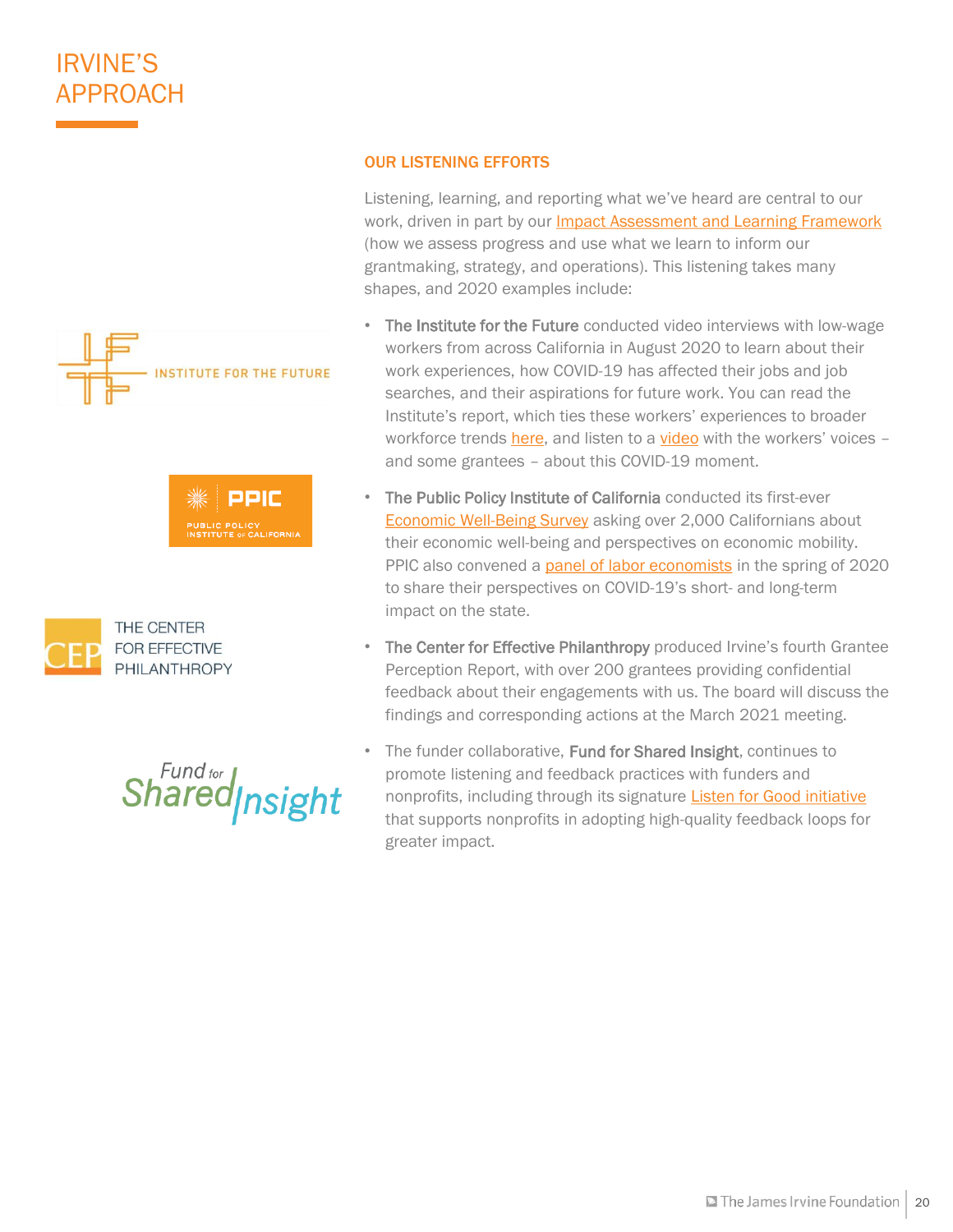

#### **PARTNERSHIPS**

Partnership is a core value for Irvine, and we deepened and expanded our partnership efforts across sectors in 2020, in addition to exploring the promise of a new federal administration.

#### Public-private partnership examples in response to COVID-19

- A philanthropy collaborative to add \$50 million to a [state relief fund](https://www.gov.ca.gov/2020/04/15/governor-newsom-announces-new-initiatives-to-support-california-workers-impacted-by-covid-19/) of \$75 million for undocumented Californians who cannot apply for other state- and federal-funded supports
- The Los Angeles Alliance for New Economy's design and piloting of a LA County Public Health Council for health officials and worker organizations to learn from workers about health and safety risks
- Building the state's capacity for public-private partnerships to address COVID-19 and its impacts
- High Road Kitchens, a program of One Fair Wage, to help restaurants operate and provide higher-quality and more racially equitable jobs

#### Additional work with state and regional officials

The pandemic dramatically changed Governor Newsom's priorities and capacity, but we have continued to work with his administration on aligned efforts that preceded COVID-19 and new opportunities:

- The [Institute for the Future](https://www.iftf.org/)'s support of the California **Future of Work** [Commission, which concluded its work and issued a report](https://www.labor.ca.gov/labor-and-workforce-development-agency/fowc/members/) calling for a "new social compact for California workers"
- Organizing a cross-sector group committed to ensuring there are skilled trade workers for large infrastructure projects expected in coming years in Southern California
- The California Strategic Enforcement Partnership, an ongoing collaboration between the state Labor Commissioner's Office and community organizations to tackle wage theft, empower workers, and level the playing field for employers in several large industries
- Additional investments related to Opportunity Zones to ensure underresourced regions (our Priority Communities) were educated and engaged on federal funding and examples of inclusive development
- The New America Foundation's process and [report](https://www.newamerica.org/education-policy/reports/road-500000-apprentices/) to determine how the state can support expanded, successful, and more inclusive apprenticeships in California (and inland California)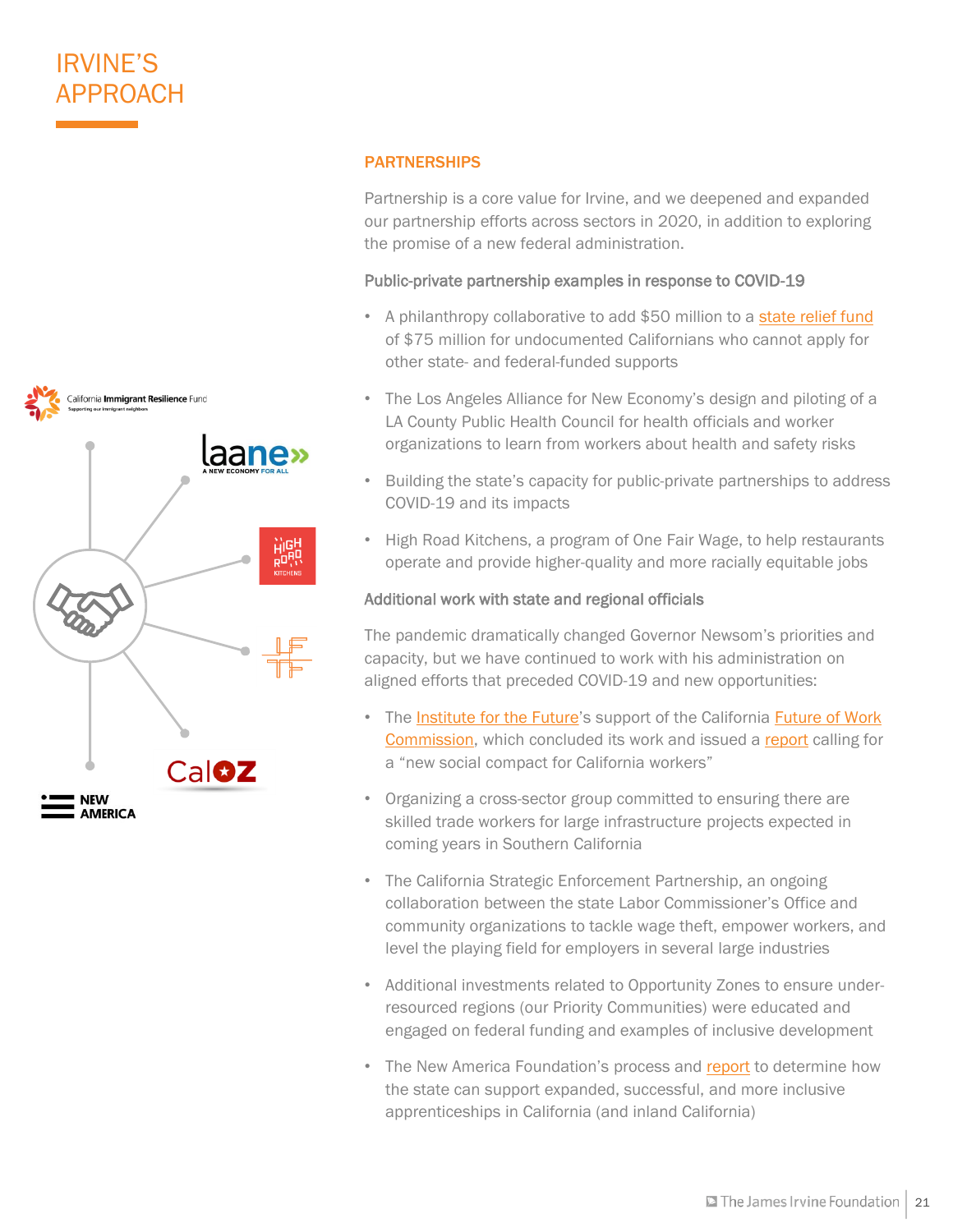#### PARTNERSHIPS *(cont'd)*

#### Employers

In 2020 we continued to:

- Engage employers, training programs, and community colleges to create pathways to television and film production careers for lowwage workers in Los Angeles (through grants to the Entertainment Industry Foundation, the Motion Picture Academy's Academy Gold program, and the Television Academy Foundation)
- Support FSG Talent Rewire, who partnered with grantees Unite-LA and REDF to pilot a virtual Accelerator for employers in Southern California to learn about more equitable hiring and advancement practices for low-wage workers

#### A new federal administration

The Biden Administration offers the promise of new policies or funding that could have a major impact on California and its workforce. We are exploring how we can support immigration reform and how California communities can prepare for potential federal investments (including a prioritization of benefits to low-income residents and small businesses owned by people of color).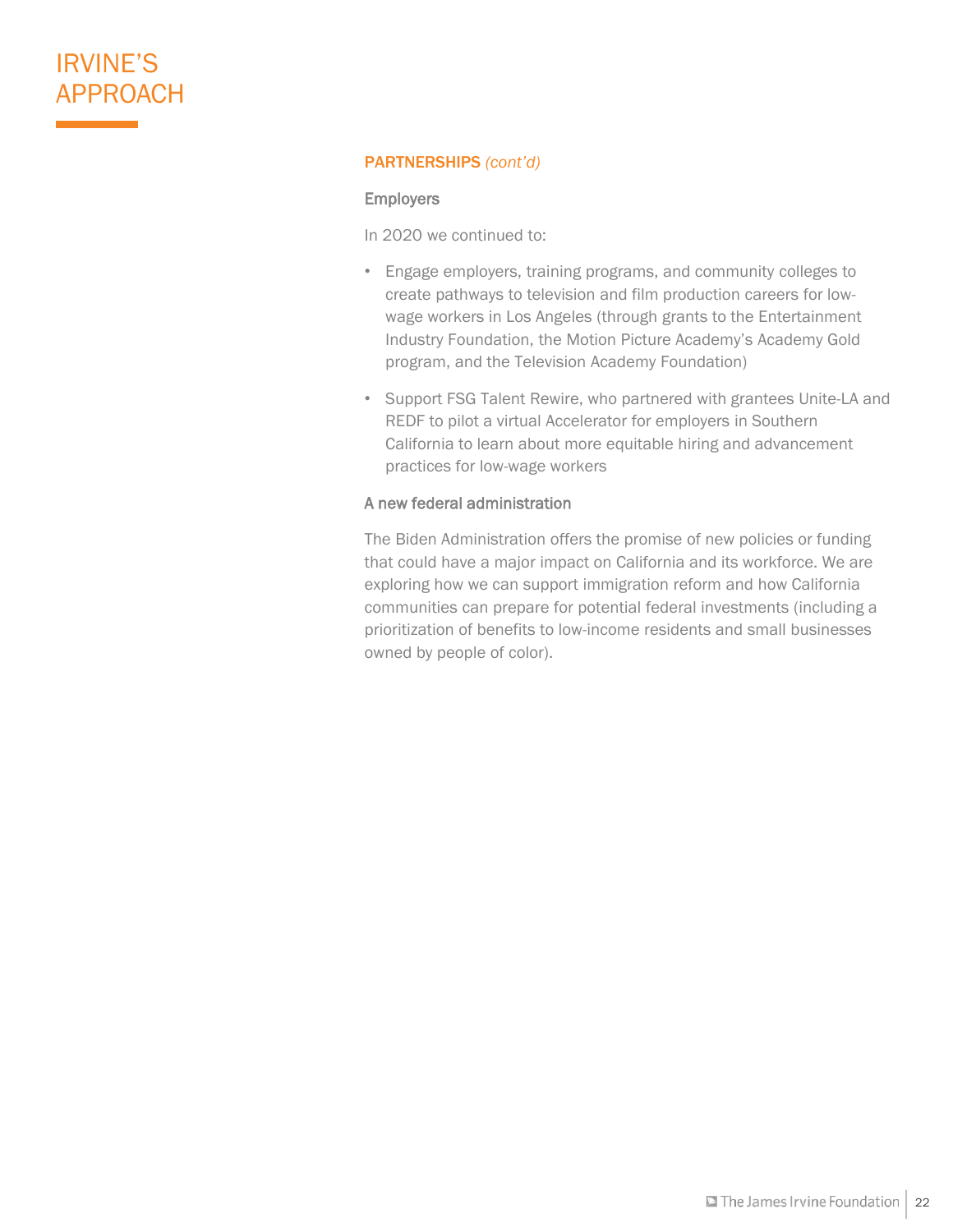## 2021 GRANTMAKING PORTFOLIO AT A GLANCE

 $\label{eq:2} \mathcal{L} = \left\{ \begin{array}{ll} \mathcal{L}^{\text{max}}_{\text{max}} & \mathcal{L}^{\text{max}}_{\text{max}} \\ \mathcal{L}^{\text{max}}_{\text{max}} & \mathcal{L}^{\text{max}}_{\text{max}} \end{array} \right. \ .$ 

| <b>INITIATIVES</b>                   | <b>Better Careers</b><br>Goal: To connect low-income Californians to good jobs with family-<br>sustaining wages and advancement opportunities.                                                                                                                                                                                                |
|--------------------------------------|-----------------------------------------------------------------------------------------------------------------------------------------------------------------------------------------------------------------------------------------------------------------------------------------------------------------------------------------------|
|                                      | <b>Fair Work</b><br>Goal: To engage low-wage workers to secure their wages, rights, and<br>protections.                                                                                                                                                                                                                                       |
|                                      | <b>Priority Communities</b><br>Goal: To partner with leaders and organizations in California<br>communities to create good jobs and inclusive economies that work for<br>all residents.                                                                                                                                                       |
| <b>ONGOING</b><br><b>GRANTMAKING</b> | <b>Leadership Awards</b><br>Goal: To recognize and support leaders advancing innovative and<br>effective solutions to significant state issues.<br><b>Media</b><br>Goal: To support quality information to elevate the experiences of low-<br>wage workers and inform decision-makers and influencers.                                        |
| <b>PROGRAM</b><br><b>DEVELOPMENT</b> | <b>New Initiatives in Development</b><br>Goal: To support grantmaking that enables learning during the<br>development of a potential future Irvine initiative.<br><b>Research and Development</b><br>Goal: To support research that expands knowledge and grantmaking<br>that tests new ideas to increase impact towards Irvine's North Star. |
| <b>CULMINATING</b><br><b>WORK</b>    | <b>Postsecondary Success (final investment in 2021)</b><br>Goal: To strengthen low-income students' transitions to - and through -<br>postsecondary institutions.                                                                                                                                                                             |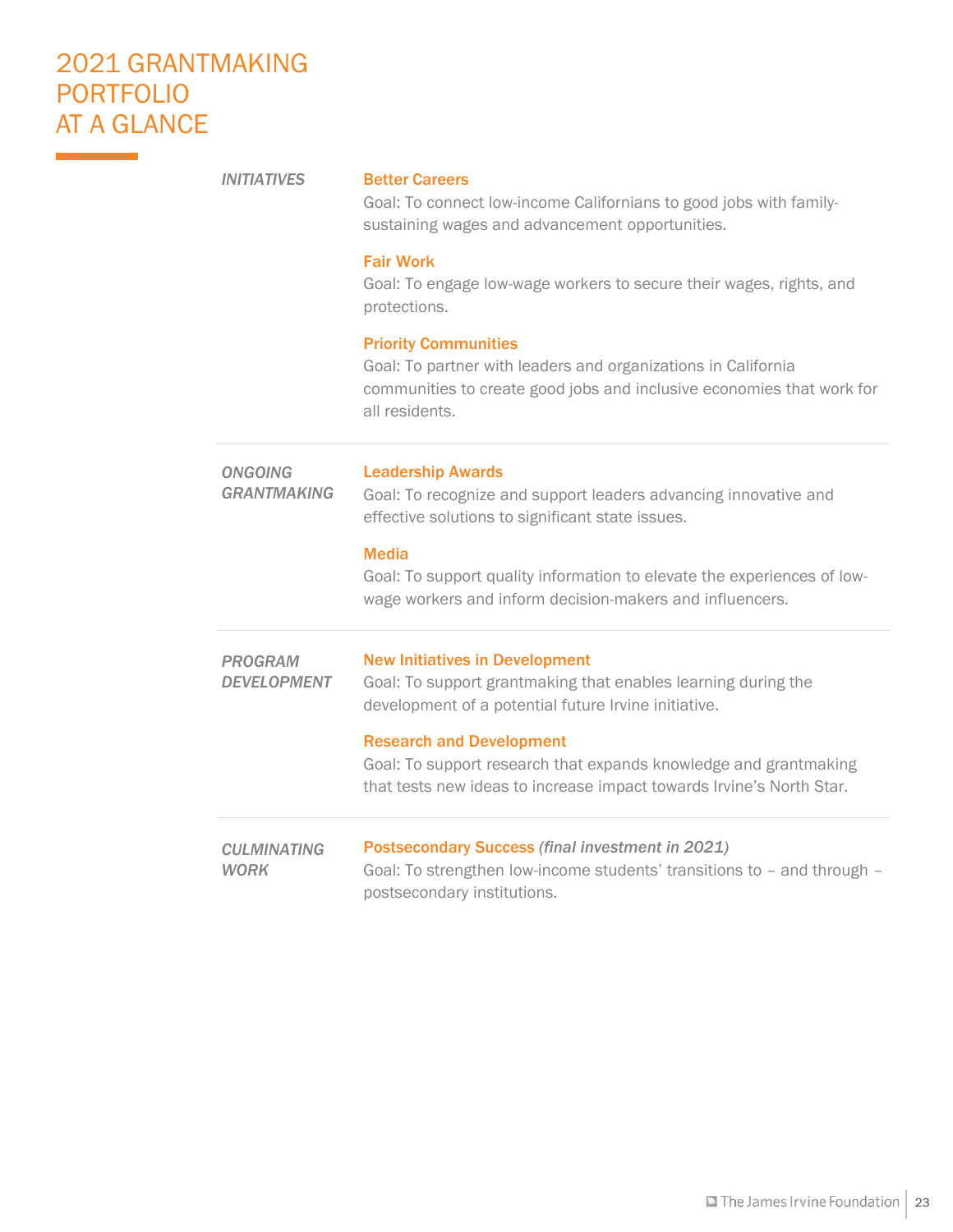## <span id="page-23-0"></span>2020 GRANTMAKING PORTFOLIO BY THE NUMBERS

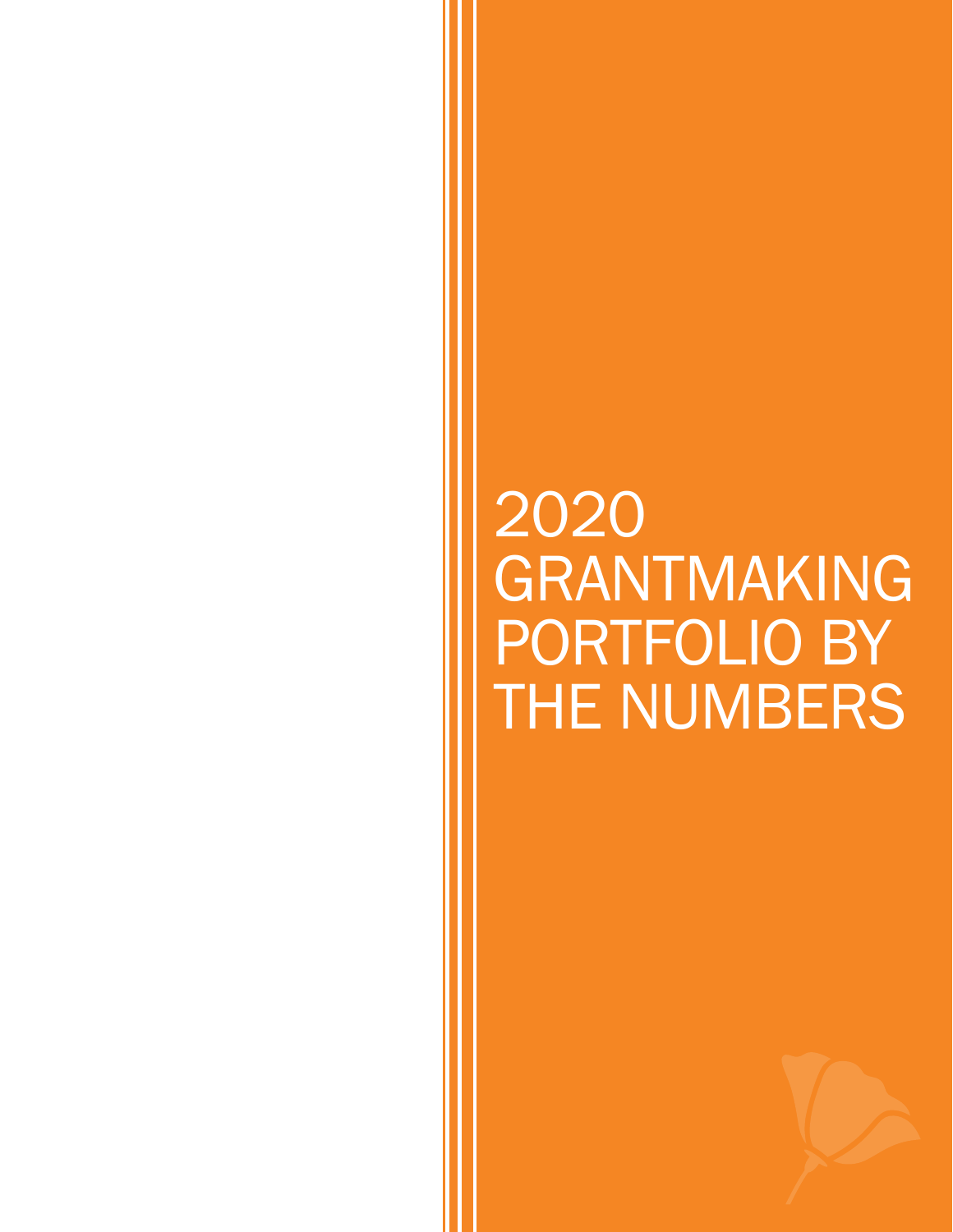## GRANTMAKING BUDGET 2014-2021



\*2020 budget shown above is the originally approved budget and does not include the \$2M special allocation for racial equity grants. \*\*2021 budget shown above is the originally approved budget and does not include the \$18M special allocation for racial equity grants.

### 2020 GRANTMAKING BUDGET

| <b>Initiatives</b>                      |              |
|-----------------------------------------|--------------|
| <b>Better Careers</b>                   | \$12,913,851 |
| Fair Work                               | \$14,697,856 |
| <b>Priority Communities</b>             | \$27,984,508 |
| <b>Ongoing Grantmaking</b>              |              |
| Leadership Awards                       | \$3,093,537  |
| Media                                   | \$2,370,000  |
| <b>Program Development</b>              |              |
| New Initiatives in Development*         | \$6,125,000  |
| <b>Research and Development</b>         | \$2,470,000  |
| <b>Strategic Partnerships</b>           | \$2,162,425  |
| <b>Culminating Work</b>                 |              |
| <b>Postsecondary Success</b>            | \$6,000      |
| <b>Protecting Immigrant Rights</b>      | \$7,570,000  |
| Voter and Civic Engagement              | \$155,000    |
| <b>Additional Grantmaking</b>           |              |
| Racial Equity**                         | \$1,520,000  |
| Impact Assessment and Learning          | \$1,601,500  |
| Institutional Relationship Grantmaking  | \$1,459,250  |
| Opportunistic Grantmaking***            | \$23,175,000 |
| Flex Fund                               | \$120,000    |
| Membership/Sponsorship                  | \$456,000    |
| <b>Board/Staff Discretionary Grants</b> | \$1,328,500  |
|                                         |              |

| \$105,700,000 | Total                                          |
|---------------|------------------------------------------------|
| \$2,000,000   | <b>Racial Equity Special Budget Allocation</b> |
| \$107,700,000 | <b>Total with Racial Equity Allocation</b>     |

Notes:

\*2020 NID budget included Statewide and Housing pilot grants.

\*\*Resources transferred from 2020 Racial Equity budget to Priority Communities budget for joint racial equity-related grants.

\*\*\*2020 Opportunistic Grantmaking budget included \$22M for the Recession Resilience Project and other COVID-19 emergency response grantmaking.

2020 ACTUAL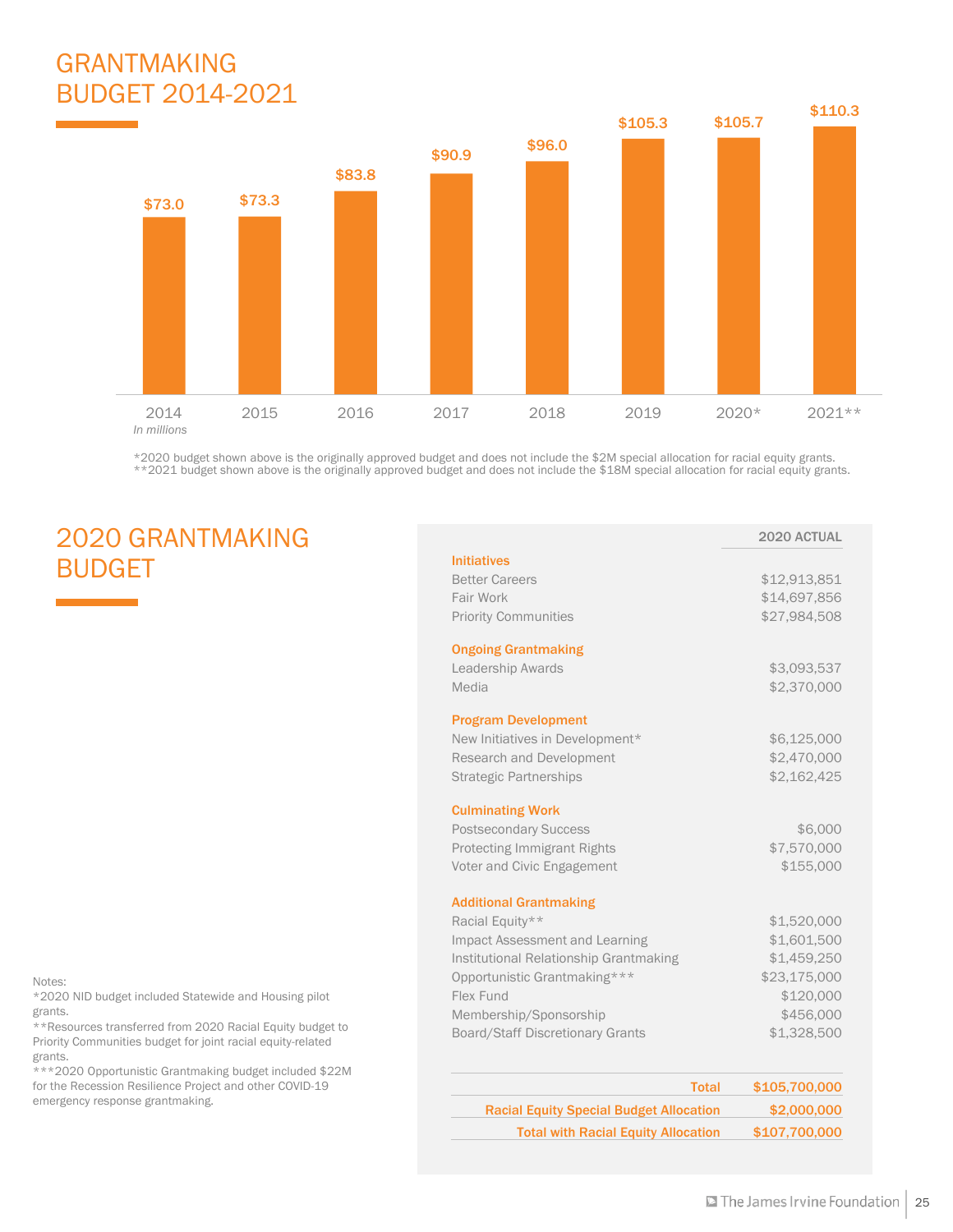## 2020 GRANTMAKING PORTFOLIO OVERVIEW

#### 2020 GRANTMAKING CATEGORIES

#### **Initiatives**

- *Better Careers*
- *Fair Work*
- *Priority Communities*

#### Ongoing Grantmaking

- *Additional Grantmaking\**
- *Impact Assessment and Learning*
- *Leadership Awards*
- *Media*

#### Culminating Work

- *Postsecondary Success*
- *Protecting Immigrant Rights*
- *Voter and Civic Engagement*

#### Program Development

- *New Initiatives in Development*
- *Research and Development*
- *Strategic Partnerships*

## TOTAL GRANTMAKING IN 2020 BY GRANT AMOUNT





Note: The above grants data does not include memberships/sponsorships and board/staff discretionary grants. This chart does include Foundation Administered Projects (FAP) and Flex Fund grants.



\*Additional Grantmaking in this section includes Flex Fund and Institutional Relationship and Opportunistic grantmaking. In 2020, Additional/Ongoing Grantmaking also included one \$18M grant and 62 emergency rapid response grants to initiative core grantees as part of the Recession Resilience Project.

\*\*Number of Grants and Total \$ Amount do not include Foundation Administered Projects (FAP), memberships/sponsorships, and board/staff discretionary grants. It does include Flex Fund grants. Note: The 110 grants <= \$100K includes 62 emergency rapid response grants of \$25K made to initiative core grantees as part of the Recession Resilience Project. The \$44.3M total for grants above \$2M includes two large grants of \$18M for the Recession Resilience Project and \$15M to support the DRIVE initiative in Fresno.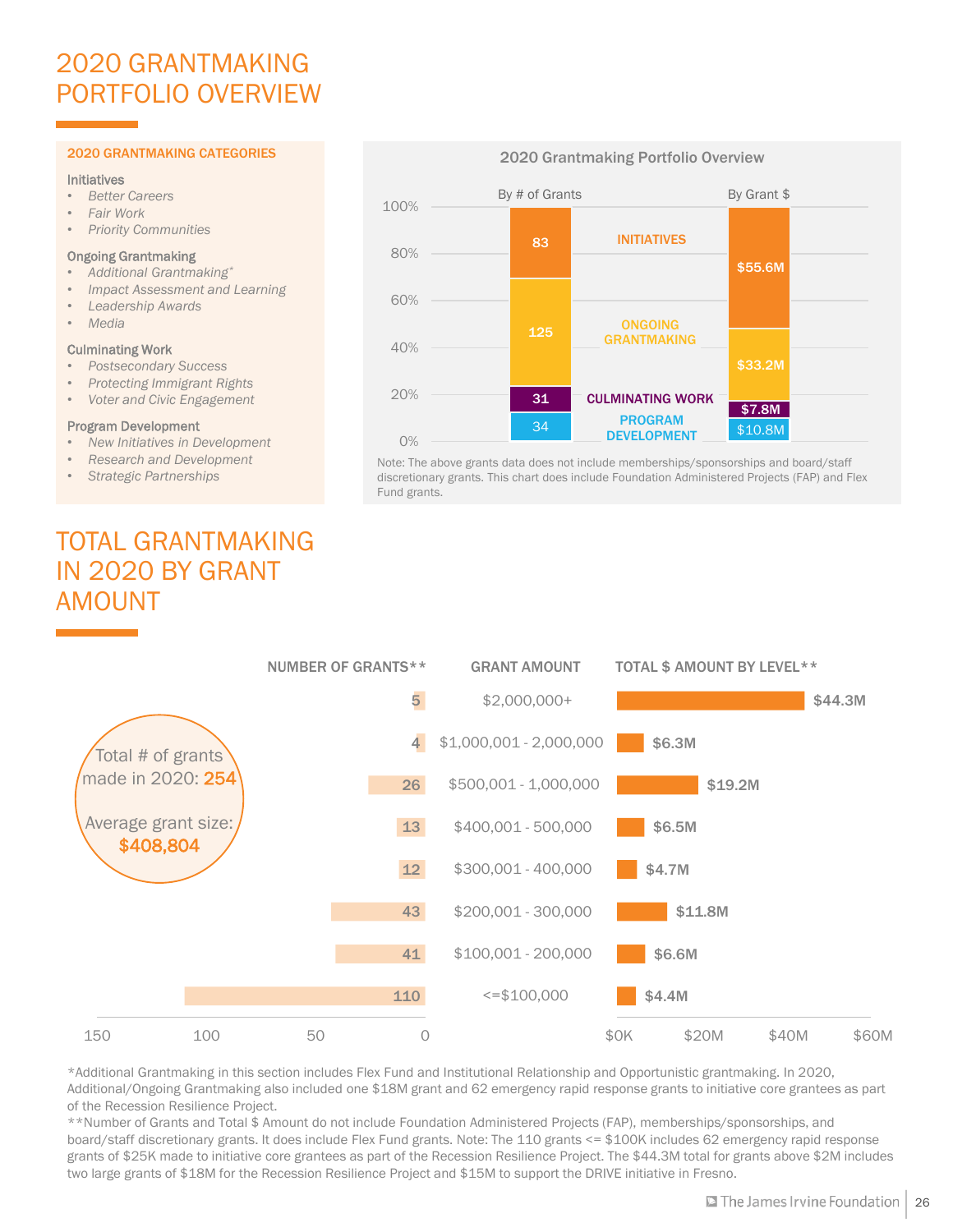## 2020 GRANTMAKING BY REGION OF **CALIFORNIA**



|                                     | 2020<br>Regional<br>Grantmaking | % of Total<br>2020 Regional<br>Grantmaking | Active<br>Portfolio*<br>(as of $2/2021$ ) | % of Total<br><b>Active Portfolio</b><br>Regional<br>Grantmaking | % of California<br>Population<br>(2018) | $%$ of<br><b>Californians At</b><br>Or Near Poverty<br>$(2018)$ ** |
|-------------------------------------|---------------------------------|--------------------------------------------|-------------------------------------------|------------------------------------------------------------------|-----------------------------------------|--------------------------------------------------------------------|
| <b>CALIFORNIA REGIONS</b>           |                                 |                                            |                                           |                                                                  |                                         |                                                                    |
| Bay Area                            | \$3,441,000                     | 6%                                         | \$20,767,554                              | 17%                                                              | 20%                                     | 15%                                                                |
| <b>Central Coast</b>                | \$7,501,150                     | 13%                                        | \$9,222,024                               | 7%                                                               | 4%                                      | 4%                                                                 |
| Los Angeles Metro                   | \$10,370,699                    | 18%                                        | \$21,010,681                              | 17%                                                              | 28%                                     | 33%                                                                |
| North Coast and North State         | \$25,000                        | 0%                                         | \$313,024                                 | O%                                                               | $1\%$                                   | $1\%$                                                              |
| North Valley                        | \$110,000                       | O%                                         | \$530,600                                 | O%                                                               | 2%                                      | 2%                                                                 |
| Orange County                       | \$2,177,100                     | 4%                                         | \$6,850,150                               | 6%                                                               | 8%                                      | 8%                                                                 |
| Riverside and San Bernardino        | \$10,339,096                    | 18%                                        | \$20,738,399                              | 17%                                                              | 12%                                     | 12%                                                                |
| Sacramento Metro                    | \$615,750                       | $1\%$                                      | \$2,121,250                               | 2%                                                               | 6%                                      | 5%                                                                 |
| San Diego and Imperial              | \$2,381,750                     | 4%                                         | \$10,657,074                              | 9%                                                               | 9%                                      | 9%                                                                 |
| San Joaquin Valley                  | \$21,824,344                    | 37%                                        | \$31,641,624                              | 26%                                                              | 11%                                     | 11%                                                                |
| Sierra                              | \$0                             | O%                                         | \$0                                       | O%                                                               | $1\%$                                   | $1\%$                                                              |
| <b>TOTAL REGIONAL GRANTMAKING</b>   | \$58,785,989                    | 100%                                       | \$123,852,380                             | 100%                                                             |                                         |                                                                    |
|                                     | 2020<br>Grantmaking             | % of Total<br>2020<br>Grantmaking          | Active<br>Portfolio*<br>(as of $2/2021$ ) | % of Total<br><b>Active Portfolio</b><br>Grantmaking             |                                         |                                                                    |
| <b>TOTAL REGIONAL GRANTMAKING</b>   | \$58,785,989                    | 55%                                        | \$123,852,380                             | 53%                                                              |                                         |                                                                    |
| <b>TOTAL STATEWIDE GRANTMAKING</b>  | \$48,633,990                    | 45%                                        | \$108,428,500                             | 47%                                                              |                                         |                                                                    |
| <b>TOTAL REGIONAL AND STATEWIDE</b> | \$107,419,980                   | 100%                                       | \$232,280,880                             | 100%                                                             |                                         |                                                                    |

Note: Percentages may not add up to 100% due to rounding.

\*Active Portfolio is comprised of grants made in 2020 and multiyear grants made in previous years.

\*\*% of Californians At or Near Poverty - i.e., 33% of Californians at or near poverty live in Los Angeles. Source: PPIC calculations from the 2018 California Poverty Measure (CPM) research, as of January 2021. California Poverty Measure poverty thresholds are for a family of four that rents its place of residence. The CPM differs from the federal poverty line in that it takes cost of living into account. "At or near poverty" is defined as 150% of the California Poverty Measure, which corresponds to approximately 250% of Federal Poverty Guidelines.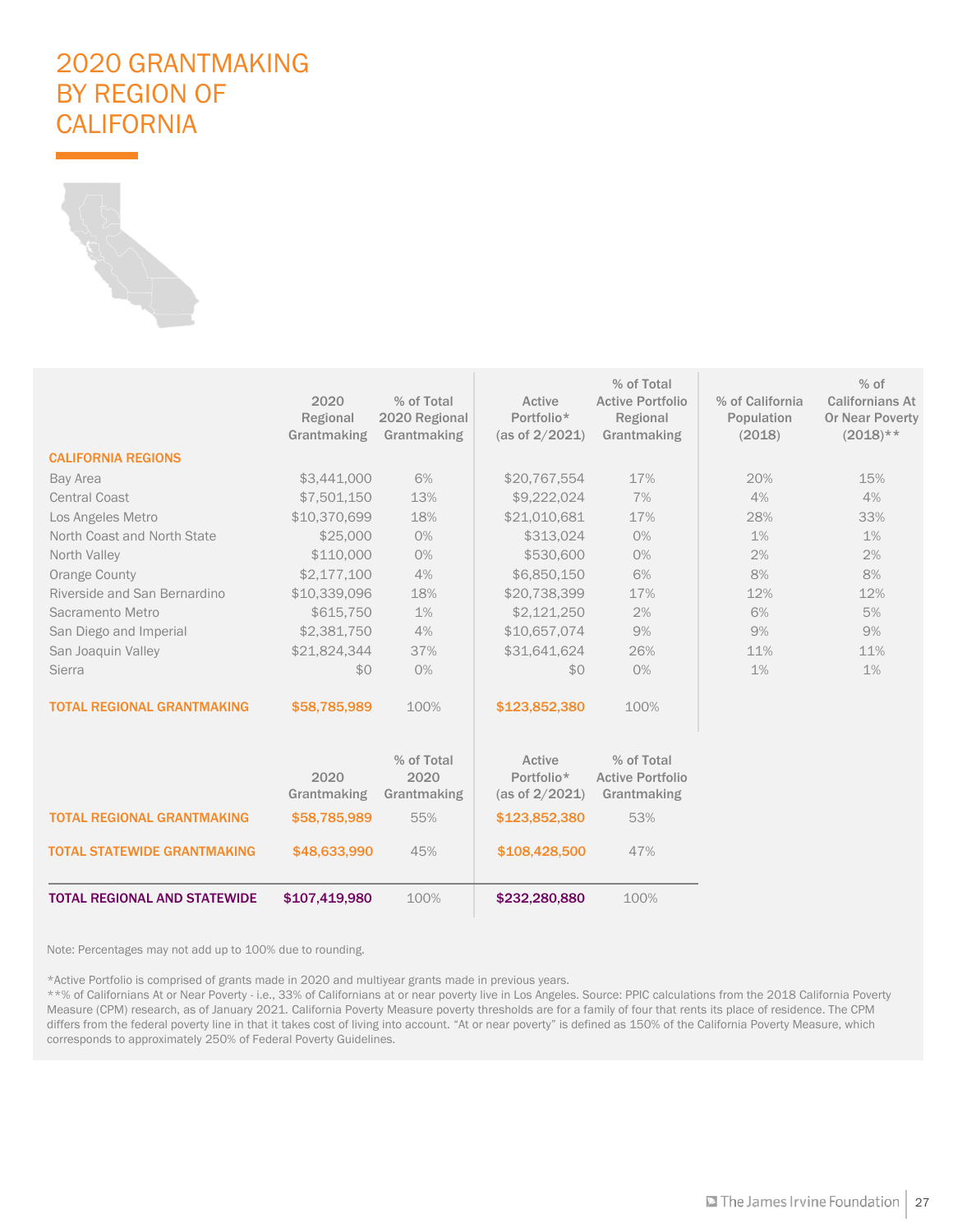## 2020 GRANTMAKING TO SUPPORT LOW-INCOME **COMMUNITIES**

63M 66M 88M 97M 72% 72% 89% 94% 0M 20M 40M 60M 80M 100M 2017 2018 2019 2020 % to lowincome communities \$ to lowincome communities

Our support to low-income communities has continued to increase as the majority of our grantmaking resources are now focused on our North Star.

Note: The above grants data does not include Foundation Administered Projects (FAP), memberships/sponsorships, and board/staff discretionary grants, and therefore does not match total grantmaking for 2020.

## 2020 GRANTMAKING TO SUPPORT COMMUNITIES OF **COLOR**

Our support for communities of color has also continued to increase as more of our grantmaking resources are focused on our North Star.



Note: The above grants data does not include Foundation Administered Projects (FAP), memberships/sponsorships, and board/staff discretionary grants, and therefore does not match total grantmaking for 2020.

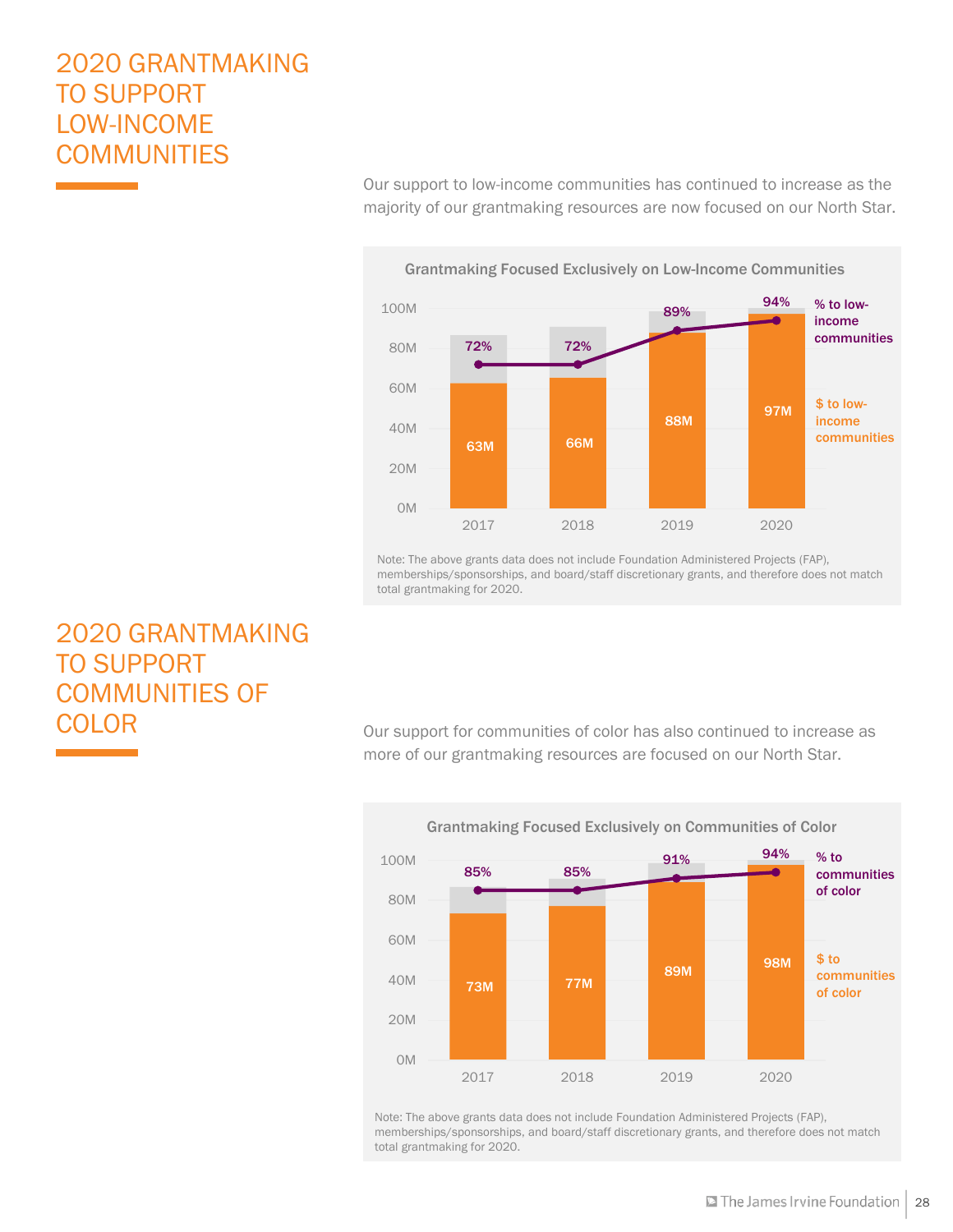## GRANTMAKING TO ORGANIZATIONS LED BY PEOPLE OF COLOR

Irvine currently collects data on the following criteria to determine if organizations are led by people of color:

- (1) CEO/Executive Director is a person of color
- (2) Board of Directors is comprised of 50 percent or more people of color
- (3) Staff is comprised of 50 percent or more people of color

For active grants\* that meet any of these three criteria, 63 percent of our grantmaking dollars support organizations led by people of color, and 68 percent of our grantees are led by people of color.

Below we show breakdowns of this data by grantmaking dollars and by number of grants to organizations that meet only one of the above criteria.





Through the Racial Equity Project, we will explore how Irvine could seek to increase our grantmaking to organizations led by people of color as part of the project's scope in 2021 and beyond. In addition, we are collaborating with The California Endowment and Weingart Foundation to identify more effective and efficient ways to collect this data from grantees and to streamline these practices across the field.

\*Active grants (as of February 2021) include grants made in 2020 and multiyear grants made in previous years. Note: The above grants data does not include Foundation Administered Projects (FAP), memberships/sponsorships, and board/staff discretionary grants. It does include Flex Fund grants.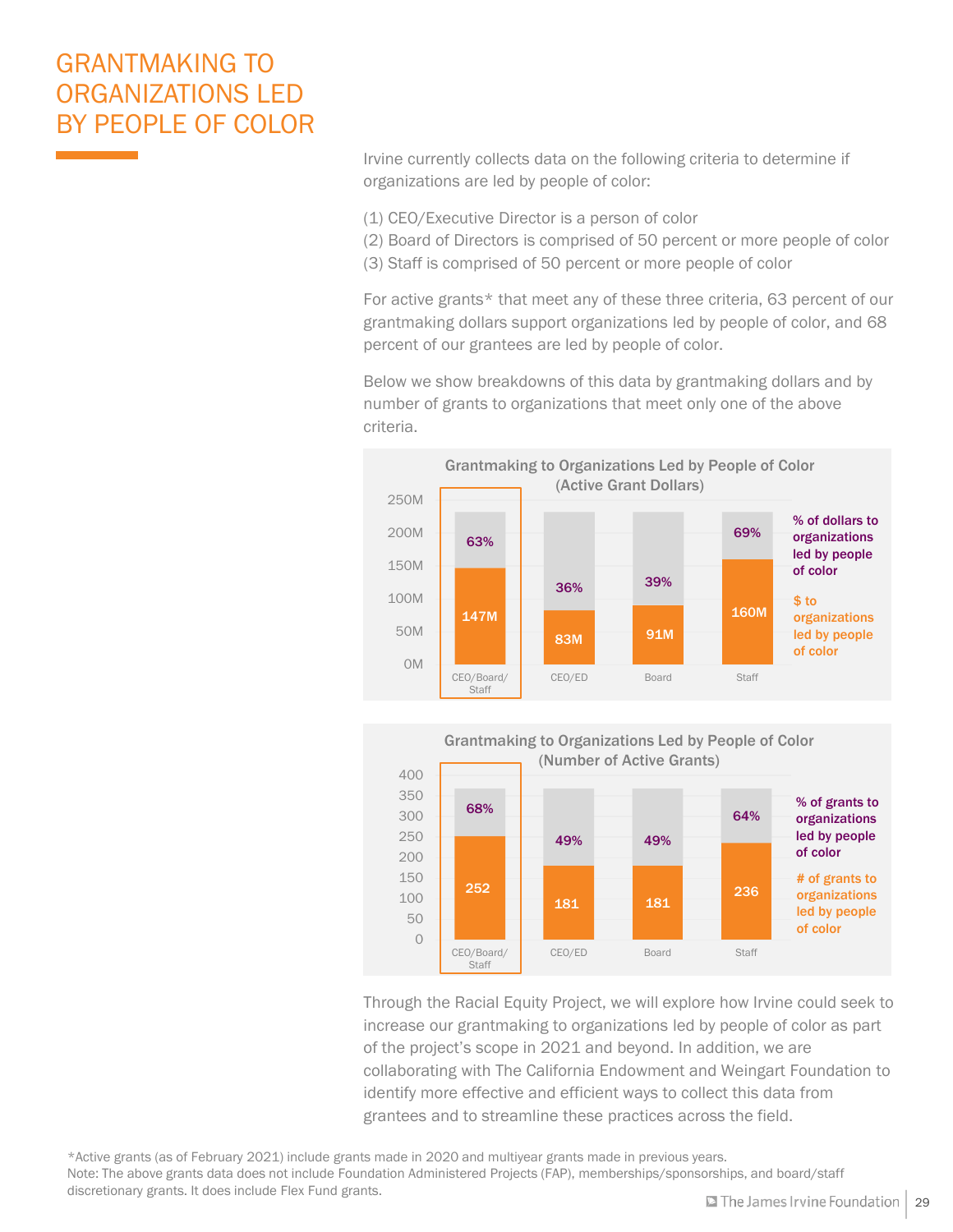## GRANT SIZE IN 2020



Note: The above grants data does not include Foundation Administered Projects (FAP), memberships/sponsorships, and board/staff discretionary grants. It does include Flex Fund grants. In 2020, Ongoing Grantmaking included 62 emergency rapid response grants of \$25,000 made to initiative grantees as part of the Recession Resilience Project, which accounts for the significant increase in grants under \$150,000 in 2020 compared to 2019.

## OPERATING BUDGET SIZE OF 2020 GRANTEES

Through our initiative approach, our intention is to make larger investments to a select group of leading organizations in each initiative. One tradeoff is grants to relatively larger organizations that can absorb these types of investments, which we balance with targeted support for priority geographies and underserved populations.



#### Grantmaking by Organizational Operating Budget (Number of Grants)

Note: The above grants data does not include Foundation Administered Projects (FAP), memberships/sponsorships, and board/staff discretionary grants. It does include Flex Fund grants.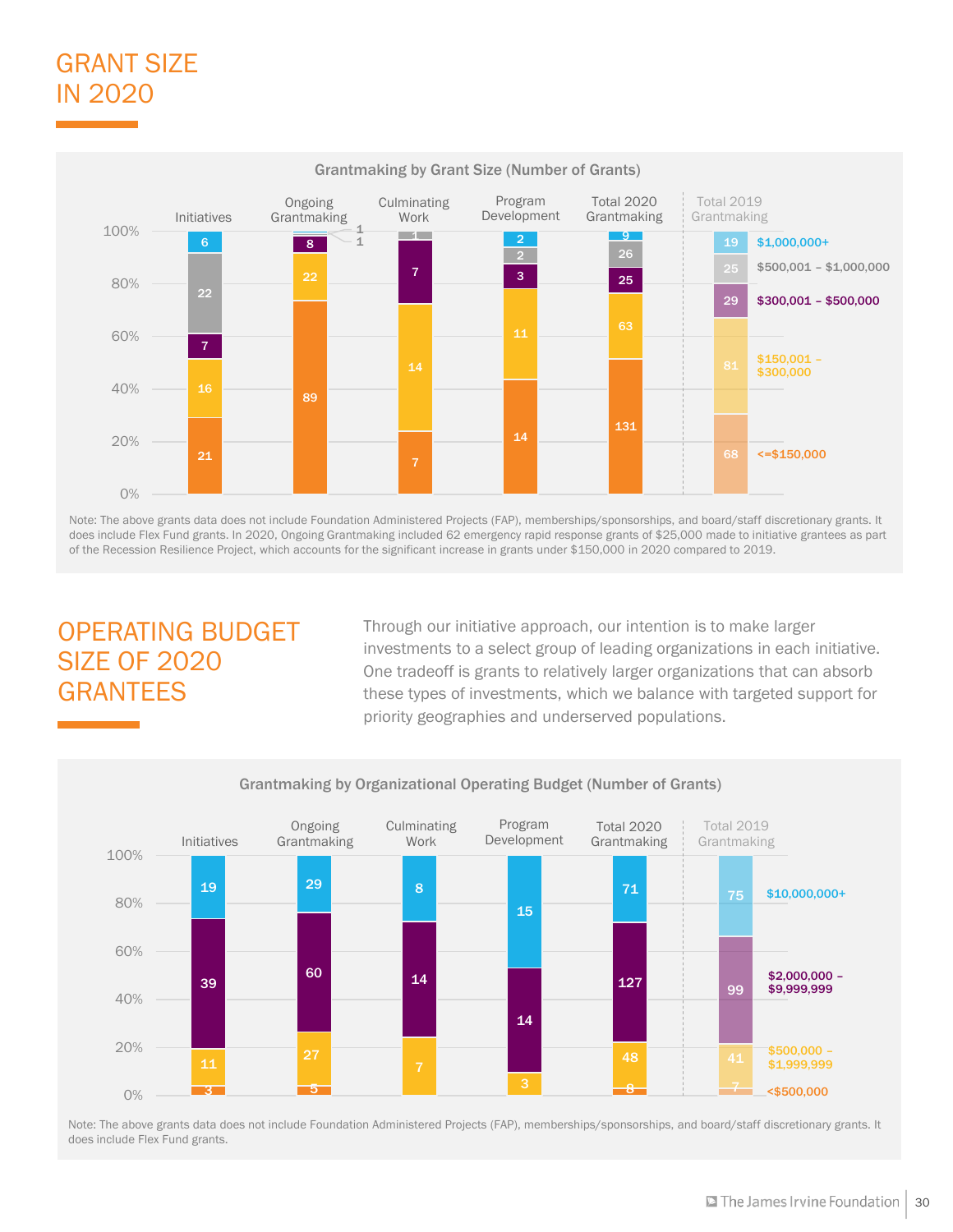## TYPES OF GRANT SUPPORT IN 2020



\*Flexible project support is funding that provides organizations with wide-ranging flexibility to meet a set of goals and expected outcomes agreed upon during the proposal process.

Note: The above grants data does not include Foundation Administered Projects (FAP), memberships/sponsorships, and board/staff discretionary grants. It does include Flex Fund grants, which are under project support. Ongoing Grantmaking in 2020 included 62 emergency rapid response grants made as part of the Recession Resilience Project (60 flexible project support and 2 project support grants).

## PREVIOUS VS. NEW ORGANIZATIONS TO IRVINE IN 2020

A significant percentage of our grantmaking in 2020 supported organizations with a previous relationship to Irvine, as we renewed funding for several initiative grantees and completed the culmination of prior work. As we continue to embark on new bodies of work, we anticipate an increase over time in organizations new to Irvine.



#### Grantmaking by Grant History (Number of Grants)

Note: The above grants data does not include Foundation Administered Projects (FAP), memberships/sponsorships, and board/staff discretionary grants. It does include Flex Fund grants.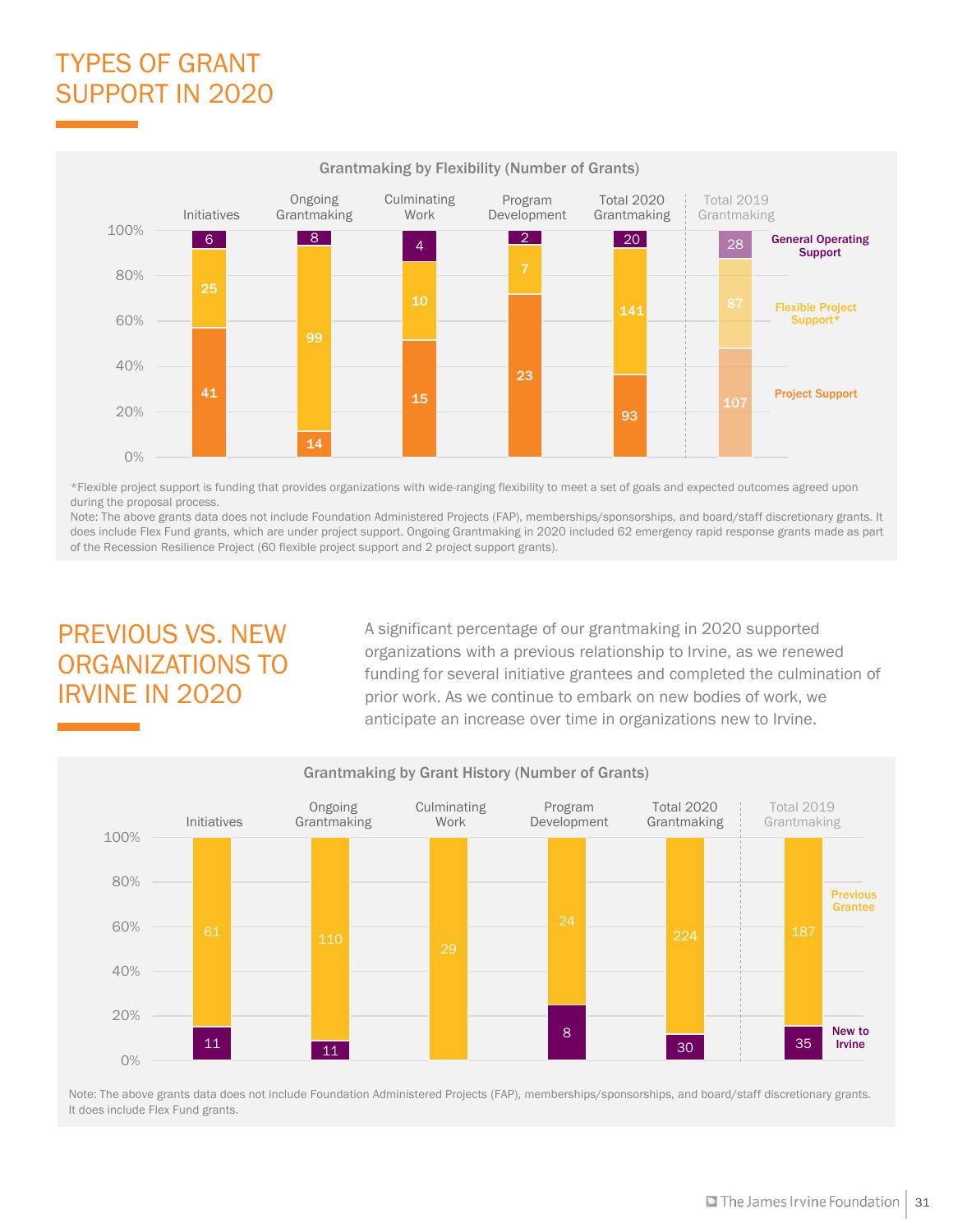<span id="page-31-0"></span>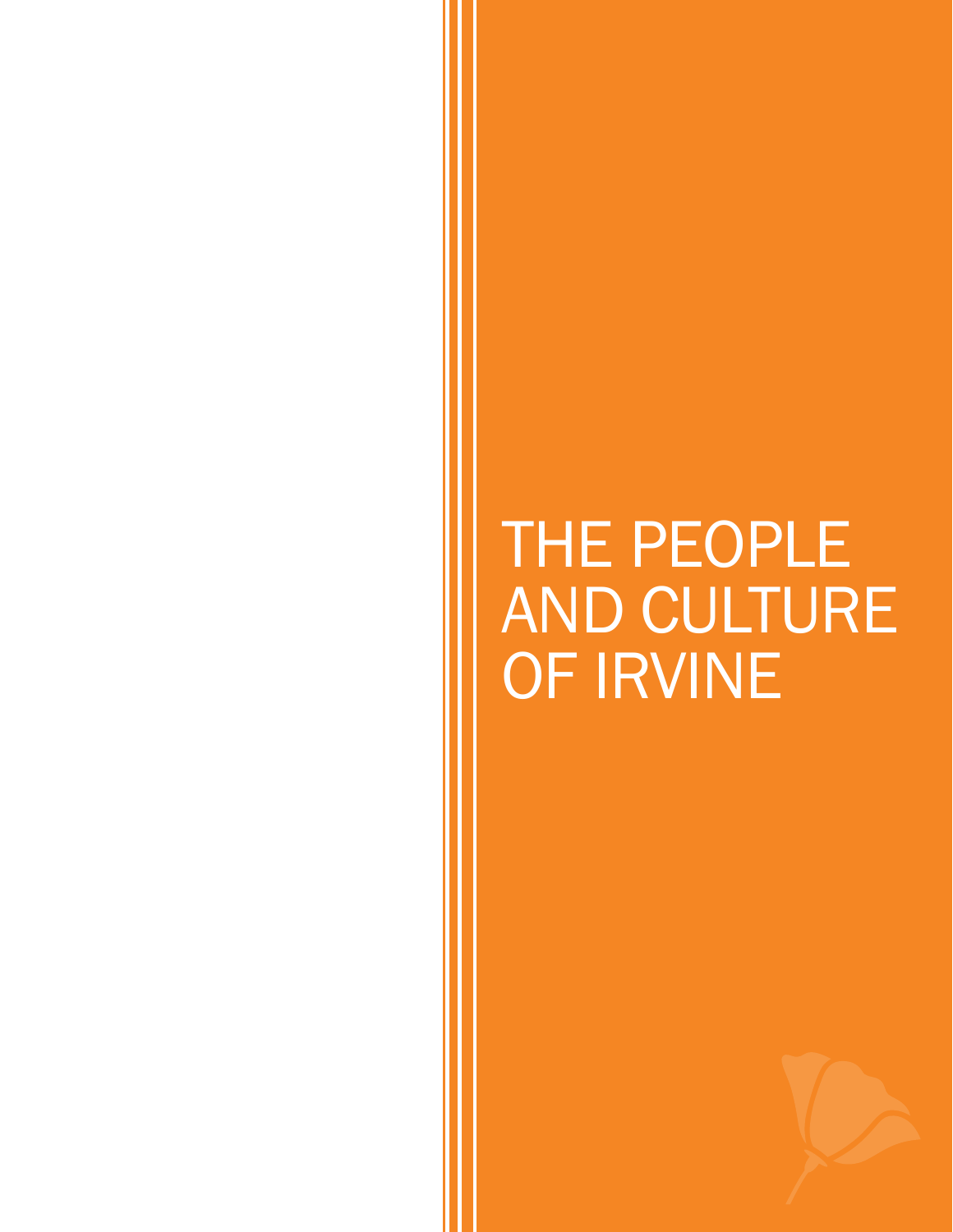Diversity, Equity, and Inclusion (DEI) and the Racial Equity Project (REP)

We continually strive to find new opportunities to live our **organizational** values [and foster a diverse, inclusive, and equitable culture at Irvine.](https://irvine.box.com/s/t4xquen3z24neqod65hyv4jcipw3ex00) 

In a year that required the whole nation to reckon with persistent anti-Black racism and structural inequality in society, we committed significant time and resources for staff and board reflection, dialogue, and learning on anti-Black racism and racial equity through the ongoing work of the DEI Staff Advisory Committee and the Racial Equity Project.

#### DEI STAFF ADVISORY COMMITTEE

In 2016, Irvine began a journey to create a more diverse, inclusive, and equitable culture at the Foundation and grow our cultural competency in service of our work. In 2017, the Leadership Team empowered a Diversity, Equity, and Inclusion (DEI) Staff Advisory Committee to advance the following goals at Irvine:

- Further increase mutual understanding of our diverse experiences
- Cultivate a work environment and culture that supports everyone to show up as their authentic selves
- Increase our ability to engage in dialogue around race, culture, and identity
- Advance our ability to address DEI in the workplace

#### RACIAL EQUITY PROJECT

In June 2020, the board approved an additional \$20 million in grantmaking (over 18 months) deployed in two phases – a rapidresponse effort to confront anti-Black racism, and a longer-term effort to strengthen racial equity approaches in all of our initiatives. To sustain this effort, we also committed to undertake an introspective process to strengthen our understanding and ability to become an anti-racist organization, including embedding a racial equity lens into our programs, operations, and investments.

Key priorities of the Racial Equity Project include:

- Facilitating board and staff learning about racial equity at individual, interpersonal, organizational, and structural levels
- Enhancing and aligning racial equity approaches in our grantmaking
- Developing a framework or case statement by December 2021 that articulates how Irvine will define and embed racial equity across the Foundation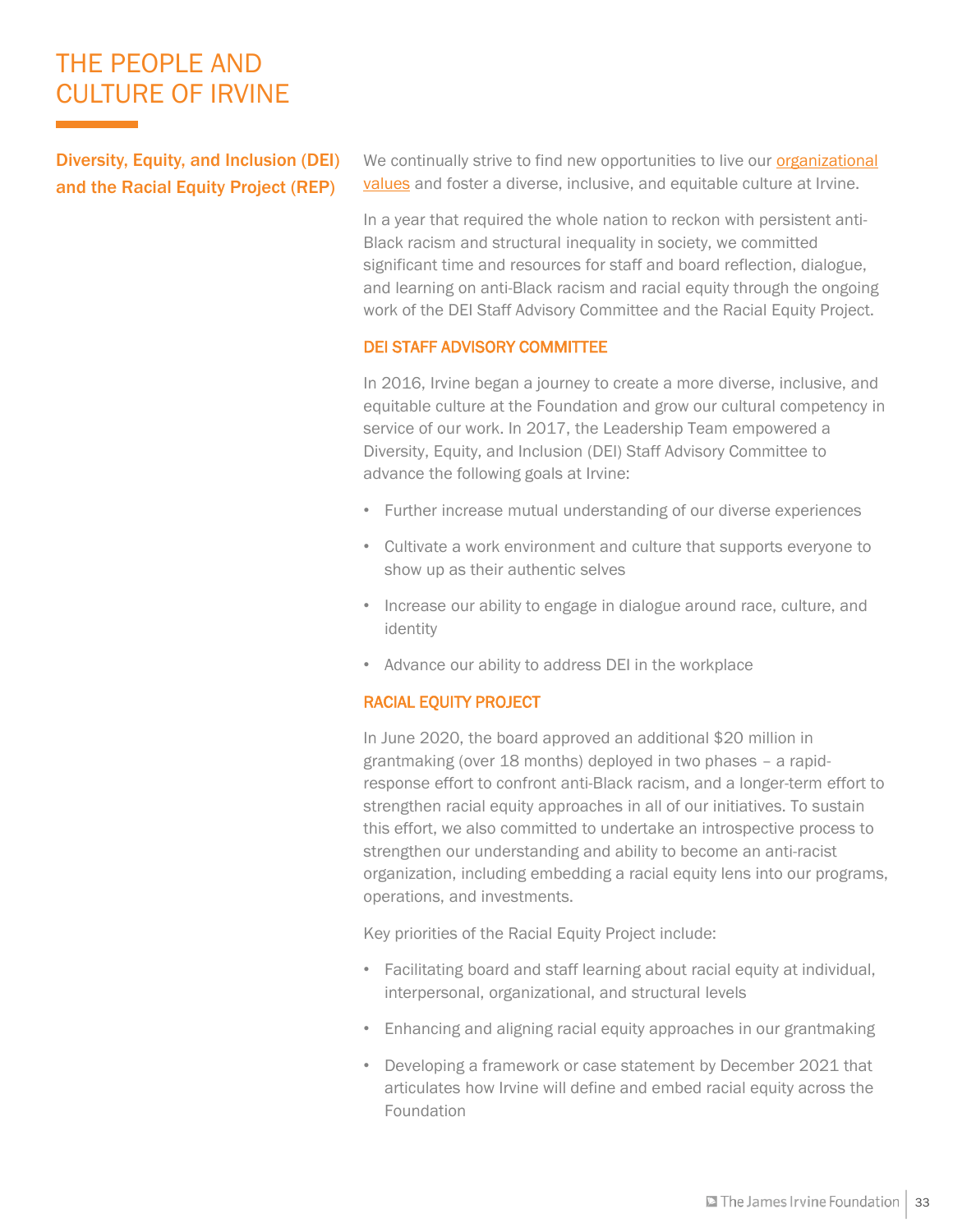Diversity, Equity, and Inclusion (DEI) 2020 ACCOMPLISHMENTS and the Racial Equity Project (REP)

| <b>Focus Area</b>                                        | 2020 Accomplishments                                                                                                                                                                                                                                                                                                                                                                                                                                                            |
|----------------------------------------------------------|---------------------------------------------------------------------------------------------------------------------------------------------------------------------------------------------------------------------------------------------------------------------------------------------------------------------------------------------------------------------------------------------------------------------------------------------------------------------------------|
| <b>DEI Staff</b><br><b>Survey</b>                        | Refined DEI survey to include questions focused on<br>$\bullet$<br>staff's DEI experiences at Irvine and reviewed<br>disaggregated results by gender, ethnicity, team,<br>tenure, and location<br>Facilitated staff and team discussions in<br>$\bullet$<br>partnership with IA&L to review results and create<br>action plans as needed<br>The DEI survey will launch again in Spring 2021<br>$\bullet$                                                                        |
| <b>Open</b><br><b>Discussions</b><br>with Staff          | DEI Committee hosted and facilitated topical<br>$\bullet$<br>discussions with staff, including the death of<br>George Floyd and the 2020 presidential election, to<br>allow for staff to learn together and live out our<br>organizational values of empathy, equity, and<br>transparency, while respecting different views                                                                                                                                                     |
| <b>Racial Equity</b><br><b>Project</b><br><b>Launch</b>  | Board-Staff Steering Committee launched in July to<br>$\bullet$<br>provide guidance and ongoing input to 18-month<br><b>Racial Equity Project</b><br>REP Project Team responsibilities include identifying<br>$\qquad \qquad \bullet$<br>learning priorities, designing and facilitating<br>meetings, liaising with internal and external<br>stakeholders, managing and sharing knowledge,<br>and implementing REP action plans                                                 |
| <b>Structured</b><br><b>Learning</b>                     | REP Board-Staff Steering Committee reviewed<br>$\bullet$<br>critical analyses, research, data, and calls-to-action<br>to surface lessons and opportunities for Irvine's<br>racial equity work<br>September board meeting discussion with Angela<br>$\bullet$<br>Glover Blackwell, PolicyLink Founder in Residence,<br>and Michael Tubbs, Mayor of Stockton<br>All-Staff learning sessions in October and November<br>on the history and current context of anti-Black<br>racism |
| <b>Partnership</b><br><b>Across</b><br><b>Workgroups</b> | DEI Committee embedded into the Values<br>$\bullet$<br>workgroup to provide DEI perspectives, help<br>construct framework, and communicate goals and<br>efforts with staff<br>DEI Committee and REP Project Team collaborated<br>$\bullet$<br>to review relevant past efforts and surface shared<br>priorities for the upcoming year                                                                                                                                            |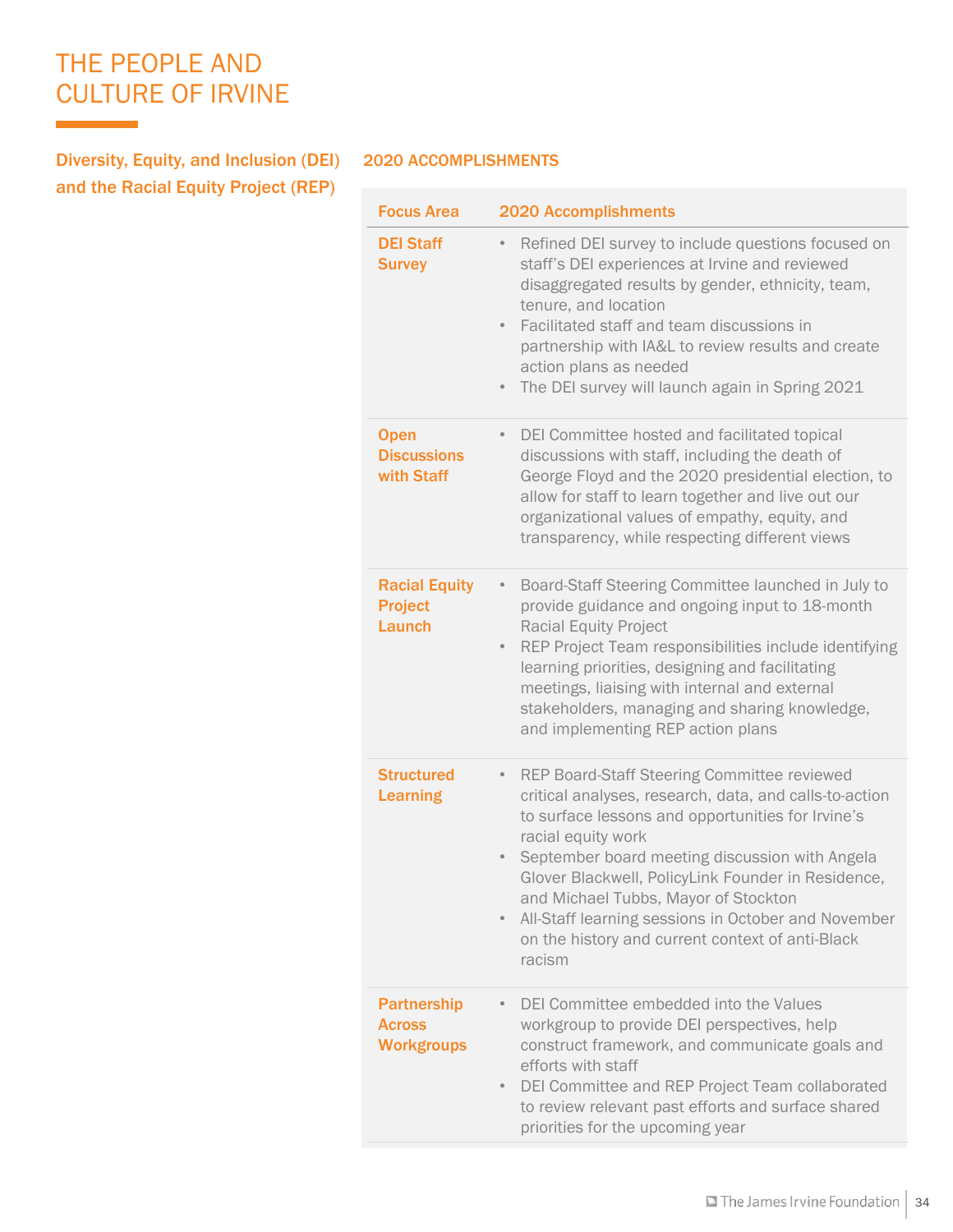#### Staff and Board Demographics

In the tables below, we provide demographic data on Irvine's board and staff. We continue to benchmark our demographics against our peers, which show that our racial diversity continues to distinguish the Foundation from the broader field of private foundations.

Self-identification data, where staff and board members were asked to identify their own demographic representation, has been incorporated in the following charts:



Note: Fieldwide data comes from the Council on Foundations, 2020 Grantmakers Salary and Benefits Report. Irvine data includes staff members as of December 2020. Graph may exclude staff who have chosen not to disclose their data.



Note: Fieldwide data comes from the Croner 2020 DEI Survey sponsored by The Ford Foundation. Irvine data includes board members as of December 2020, and includes Irvine's President and CEO, who is an ex-officio board member.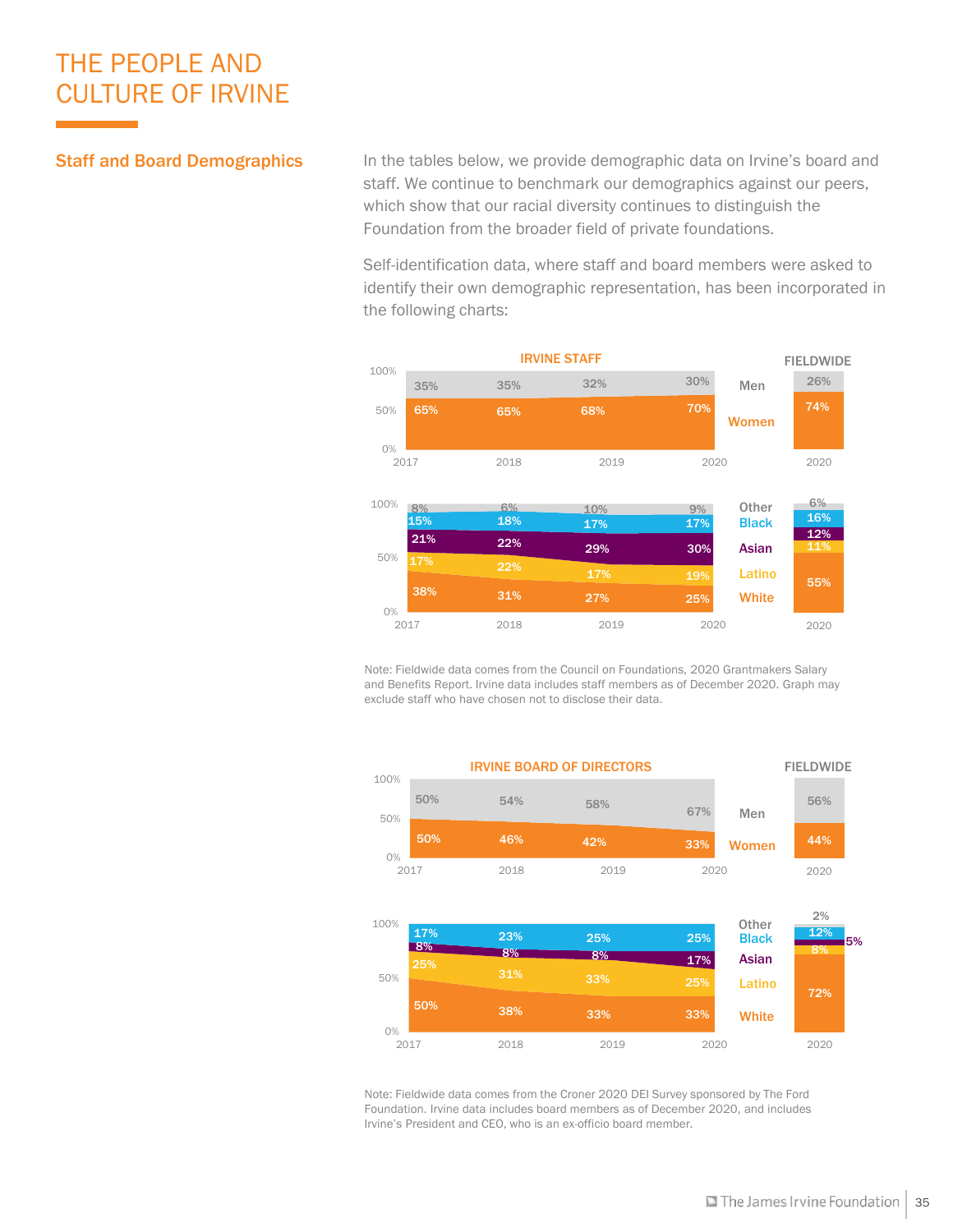#### Staff and Board Demographics

When we transitioned to a self-identification method of data collection in 2018, we added demographic categories for sexual orientation and age.



Note: Only responses captured from the self-identification survey are represented above. Includes staff members as of December 2020. Graph may exclude staff who have chosen not to disclose their data. No fieldwide data is available for these demographic categories.



#### IRVINE BOARD OF DIRECTORS

Note: Only responses captured from the self-identification survey are represented above. Includes board members as of December 2020, and includes Irvine's President and CEO, who is an ex-officio board member. No fieldwide data is available for these demographic categories.